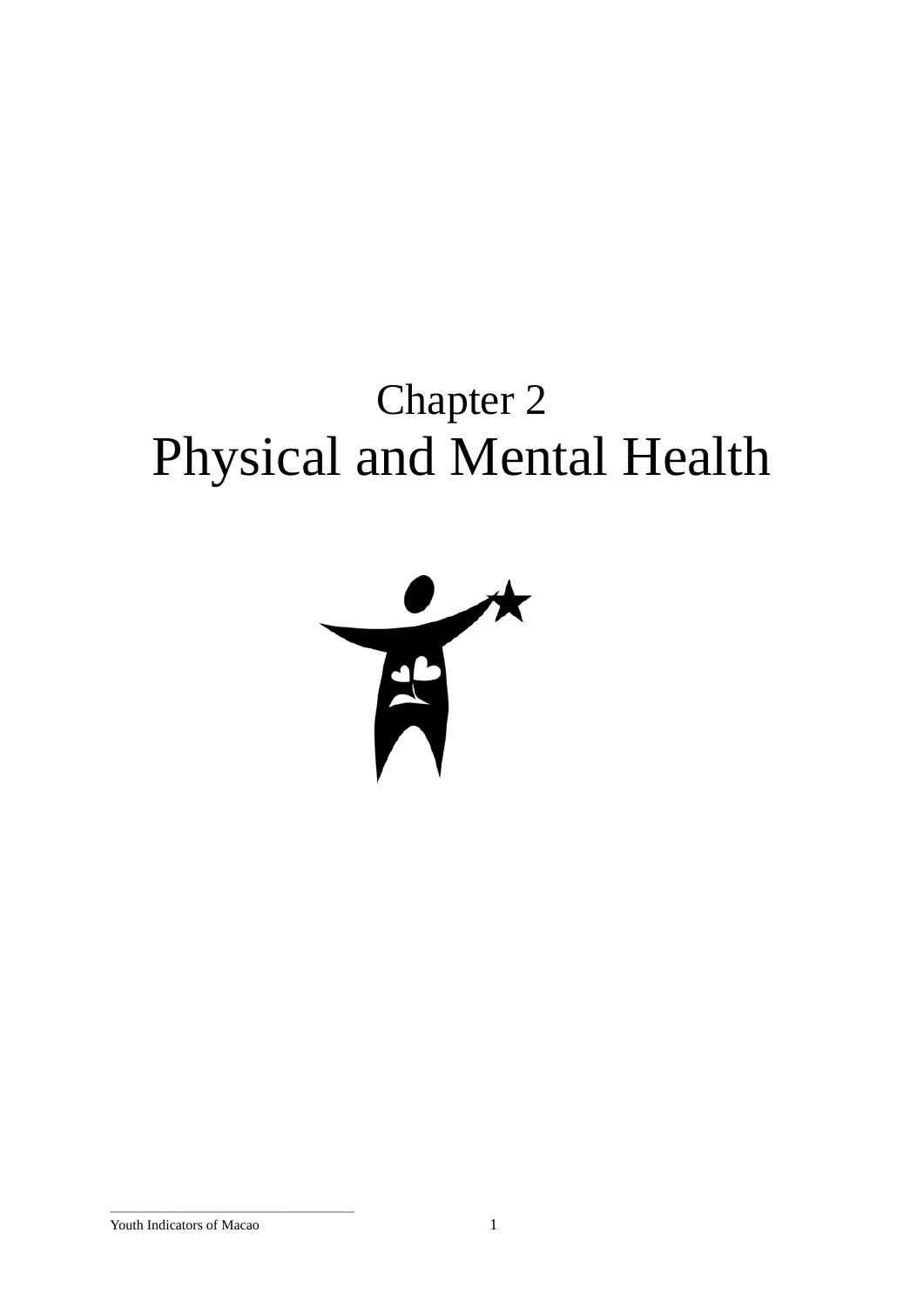# 2.1 Average Sleeping Time

| <b>Average Sleeping</b> | 2004                                  | 2005                                  | 2006       | 2008       |
|-------------------------|---------------------------------------|---------------------------------------|------------|------------|
| <b>Time</b>             | $(N=1112)$                            | $(N=1295)$                            | $(N=1666)$ | $(N=3445)$ |
| <b>Aged 13-29</b>       |                                       | 6 hours 57 minutes 7 hours 25 minutes | 7 hours 24 | 6 hours 54 |
|                         |                                       | minutes                               | minutes    |            |
| <b>Male</b>             |                                       | 6 hours 57 minutes 7 hours 26 minutes | 7 hours 28 | 6 hours 48 |
|                         |                                       |                                       | minutes    | minutes    |
|                         |                                       |                                       | 7 hours 21 | 7 hours    |
| Female                  | 6 hours 57 minutes 7 hours 57 minutes |                                       | minutes    |            |

### **Table 2.1**:**Average Sleeping Time per Day of Youths Aged 13-29 (2004-2006, 2008)**

**Source: Education and Youths Affairs Bureau, Research on Youth Consumption and Living Indicators 2004.** 

**YMCA of Macau, Research on Youth Consumption and Living Indicators 2005 & 2006. Sheng Kung Hui Macau Social Service Centre, Social Survey for the Youth Indicators of Macao 2008.** 



Figure 2.1: Average Sleeping Time per Day of Youths Aged 13-29 (2004-2006, 2008)

#### Youth Indicators of Macao 2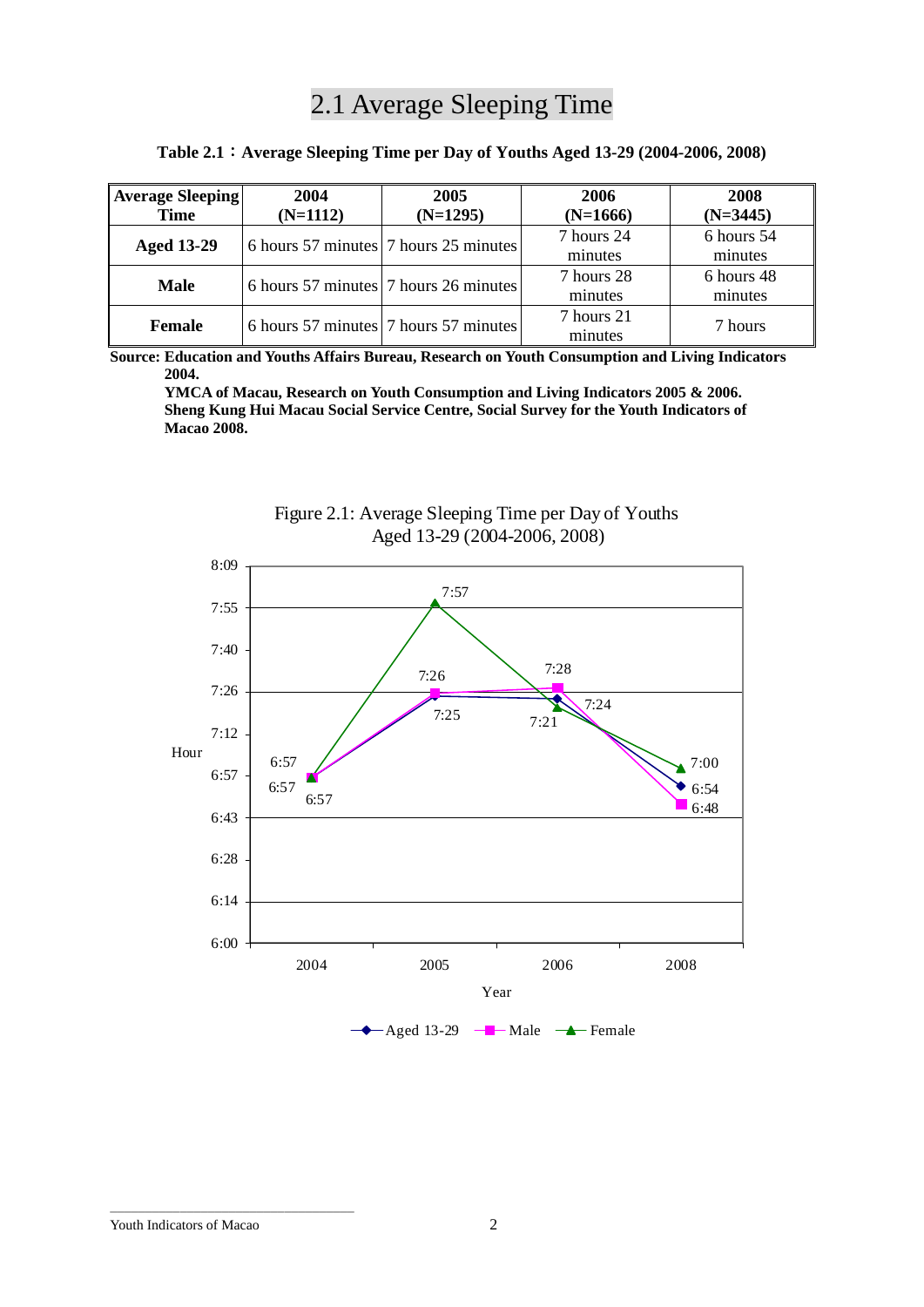# 2.2 Number & Proportion of Youths Taking Physical Examination

## **Table 2.2a: Breakdown of Youths Aged 13-29 Taking Any Form of Physical Examination in the Previous Year (2006, 2008)**

| <b>Physical</b><br><b>Examination</b> | 2006<br>$(N=1039)$       |                | 2008<br>$(N=3445)$       |                |  |
|---------------------------------------|--------------------------|----------------|--------------------------|----------------|--|
|                                       | <b>Number of Persons</b> | <b>Percent</b> | <b>Number of Persons</b> | <b>Percent</b> |  |
| N <sub>0</sub>                        | 831                      | 80.0           | 2080                     | 60.4           |  |
| Yes                                   | 208                      | 20.0           | 1358                     | 39.4           |  |
| <b>Decline to Answer</b>              | --                       | --             |                          | 0.2            |  |
| <b>Total</b>                          | 1039                     | 100.0          | 3445                     | 100.0          |  |

**Source: The Macau Juvenile Delinquency Research Society, Research on Youth Physical and Mental Health Indicators 2006.** 

**Sheng Kung Hui Macau Social Service Centre, Social Survey for the Youth Indicators of Macao 2008.** 

#### **Table 2.2b: Reasons of Youths Aged 13-29 for Taking Physical Examination (2006)**

|                                                          |                          | $(N=208)$      |
|----------------------------------------------------------|--------------------------|----------------|
| <b>Reason</b>                                            | <b>Number of Persons</b> | <b>Percent</b> |
| <b>Sickness</b>                                          | 44                       | 21.2           |
| <b>School/Work Requirement</b>                           | 90                       | 43.2           |
| <b>Routine Check-up/ Preventive</b><br><b>Measure</b>    | 68                       | 32.7           |
| <b>Others</b>                                            |                          | 1.9            |
| <b>Decline to Answer/Don't</b><br>Know/ difficult to Say |                          | 1.0            |
| <b>Total</b>                                             | 208                      | 100.0          |

**Source: The Macau Juvenile Delinquency Research Society, Research on Youth Physical and Mental Health Indicators 2006.**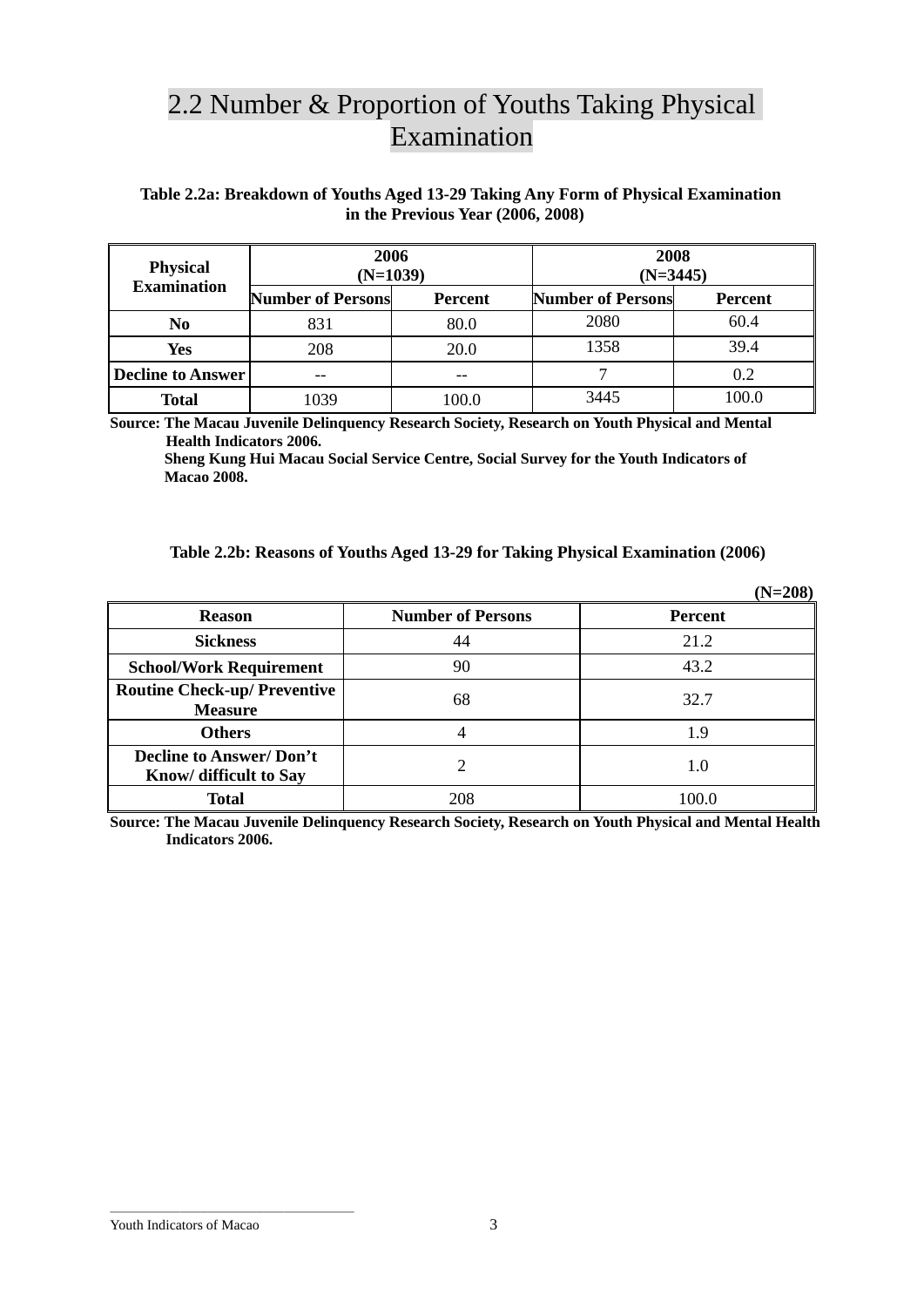# 2.3 Smoking and Drinking Habits

# **Table 2.3a: Smoking Habit of Youths Aged 13-29 (2004-2006, 2008)**

|                                                              |                   |                   |                    | $\frac{0}{0}$      |
|--------------------------------------------------------------|-------------------|-------------------|--------------------|--------------------|
| <b>Smoking Status</b>                                        | 2004<br>$(N=992)$ | 2005<br>$(N=939)$ | 2006<br>$(N=1039)$ | 2008<br>$(N=3445)$ |
| <b>Non-Smoking</b>                                           | 89.2              | 88.1              | 93.2               | 87.8               |
| <b>Smoking</b>                                               | 10.8              | 11.8              | 6.7                | 11.8               |
| <b>Decline to Answer/</b><br>Don't Know/<br><b>Difficult</b> | 0.0               | 0.1               | 0.1                | 0.4                |
| <b>Total</b>                                                 | 100.0             | 100.0             | 100.0              | 100.0              |

**Source: Macau Polytechnic Institute, Research on Youth Physical and Mental Health Indicators 2004. The Macau Juvenile Delinquency Research Society, Research on Youth Physical and Mental Health Indicators 2005 & 2006.** 

**Sheng Kung Hui Macau Social Service Centre, Social Survey for the Youth Indicators of Macao 2008.** 



### Figure 2.3a: Smoking Habit of Youths Aged 13-29 (2004-2006, 2008)

#### Youth Indicators of Macao 4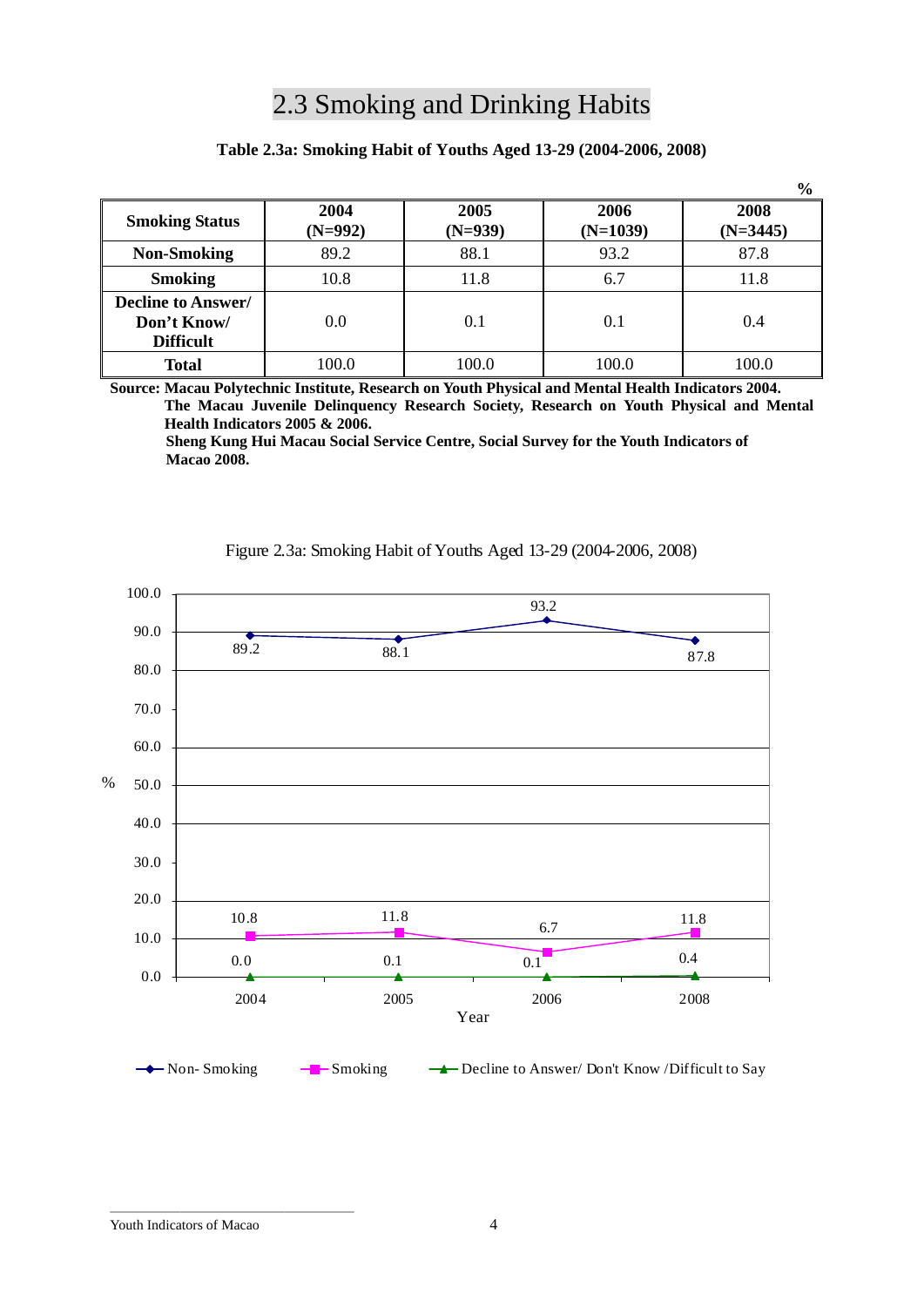|                                                                |                   |                   | $\frac{0}{0}$      |
|----------------------------------------------------------------|-------------------|-------------------|--------------------|
| <b>Perception of Effects of</b><br><b>Smoking on Health</b>    | 2004<br>$(N=992)$ | 2005<br>$(N=939)$ | 2006<br>$(N=1039)$ |
| <b>Smoking has negative impact</b><br>on health                | 94.4              | 92.3              | 95.4               |
| Smoking has positive impact on<br>health                       | 1.6               | 4.3               | 1.6                |
| Smoking has no impact on<br>health                             | 4.0               | 3.0               | 1.3                |
| <b>Decline to Answer/Don't</b><br><b>Know/Difficult to Say</b> | 0.0               | 0.4               | 1.6                |
| <b>Total</b>                                                   | 100.0             | 100.0             | 100.0              |

**Table 2.3b: Effects of Smoking on Health Perceived by Youths Aged 13-29 (2004-2006)** 

**Source: Macau Polytechnic Institute, Research on Youth Physical and Mental Health Indicators 2004.** 

 **The Macau Juvenile Delinquency Research Society, Research on Youth Physical and Mental Health Indicators 2005 & 2006.**

# Figure 2.3b: Effects of Smoking on Health Perceived by Youths Aged 13-29 (2004-2006)



Smoking has positive impact on health

Smoking has no impact on health

Decline to Answer/Don't Know/Difficult to Say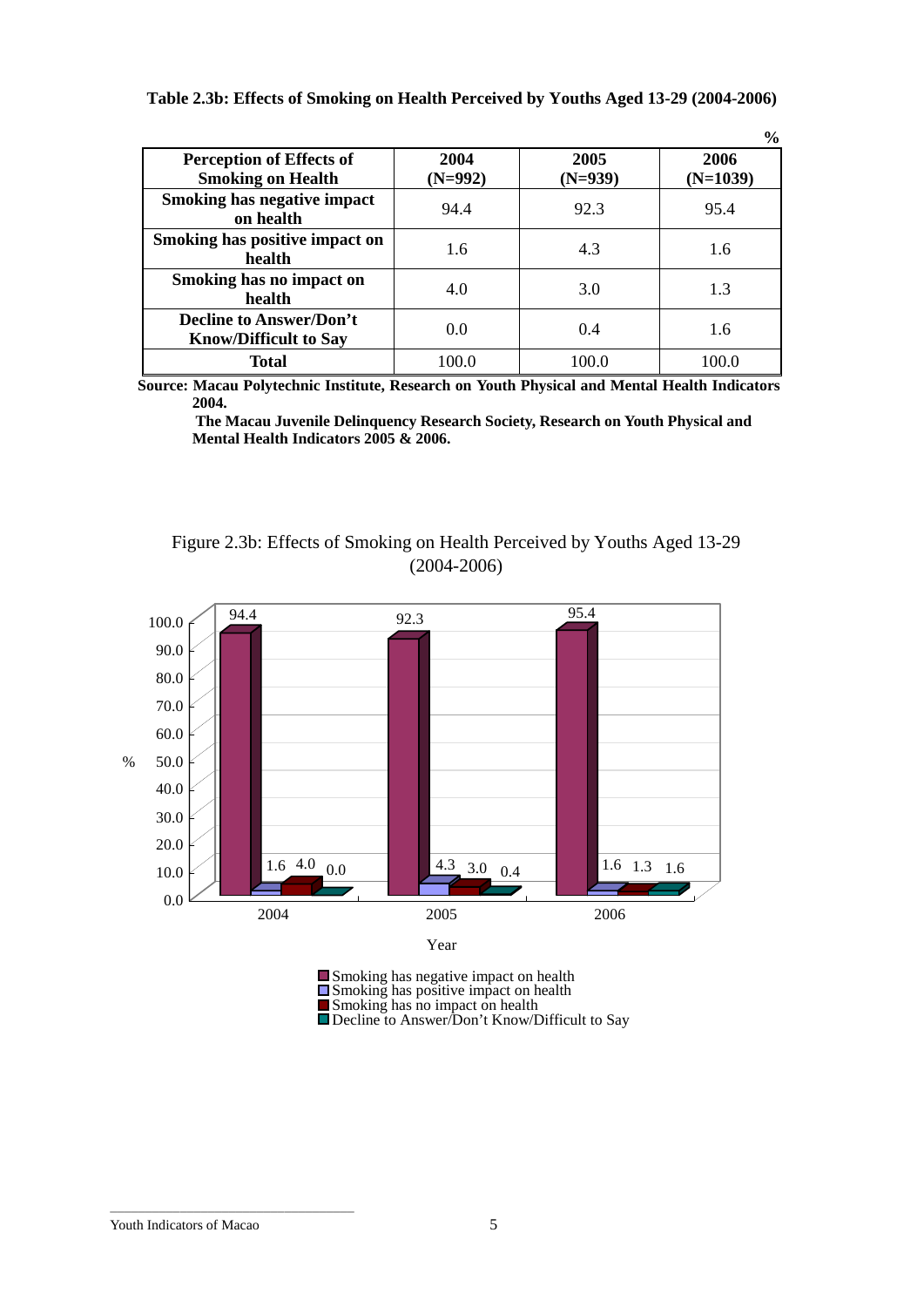|  |  |  | Table 2.3c: Consumption of Alcoholic Beverages by Youths Aged 13-29 (2004-2006, 2008) |
|--|--|--|---------------------------------------------------------------------------------------|
|  |  |  |                                                                                       |

|                                                         |                   |                   |                    | $\frac{6}{9}$      |
|---------------------------------------------------------|-------------------|-------------------|--------------------|--------------------|
| <b>Consumption of</b><br><b>Alcoholic Beverages</b>     | 2004<br>$(N=992)$ | 2005<br>$(N=939)$ | 2006<br>$(N=1039)$ | 2008<br>$(N=3445)$ |
| <b>Non-Consumer</b>                                     | 62.4              | 70.8              | 74.5               | 57.9               |
| <b>Consumer</b>                                         | 37.6              | 29.2              | 25.4               | 41.7               |
| Decline to Answer/Don't<br><b>Know/Difficult to Say</b> | 0.0               | 0.0               | 0.1                | 0.3                |
| <b>Total</b>                                            | 100.0             | 100.0             | 100.0              | 100.0              |

**Source: Macau Polytechnic Institute, Research on Youth Physical and Mental Health Indicators 2004. The Macau Juvenile Delinquency Research Society, Research on Youth Physical and Mental Health Indicators 2005 & 2006.** 

**Sheng Kung Hui Macau Social Service Centre, Social Survey for the Youth Indicators of Macao 2008.**



Figure 2.3c: Consumption of Alcoholic Beverages by Youths Aged 13-29 (2004-2006, 2008)

Youth Indicators of Macao 6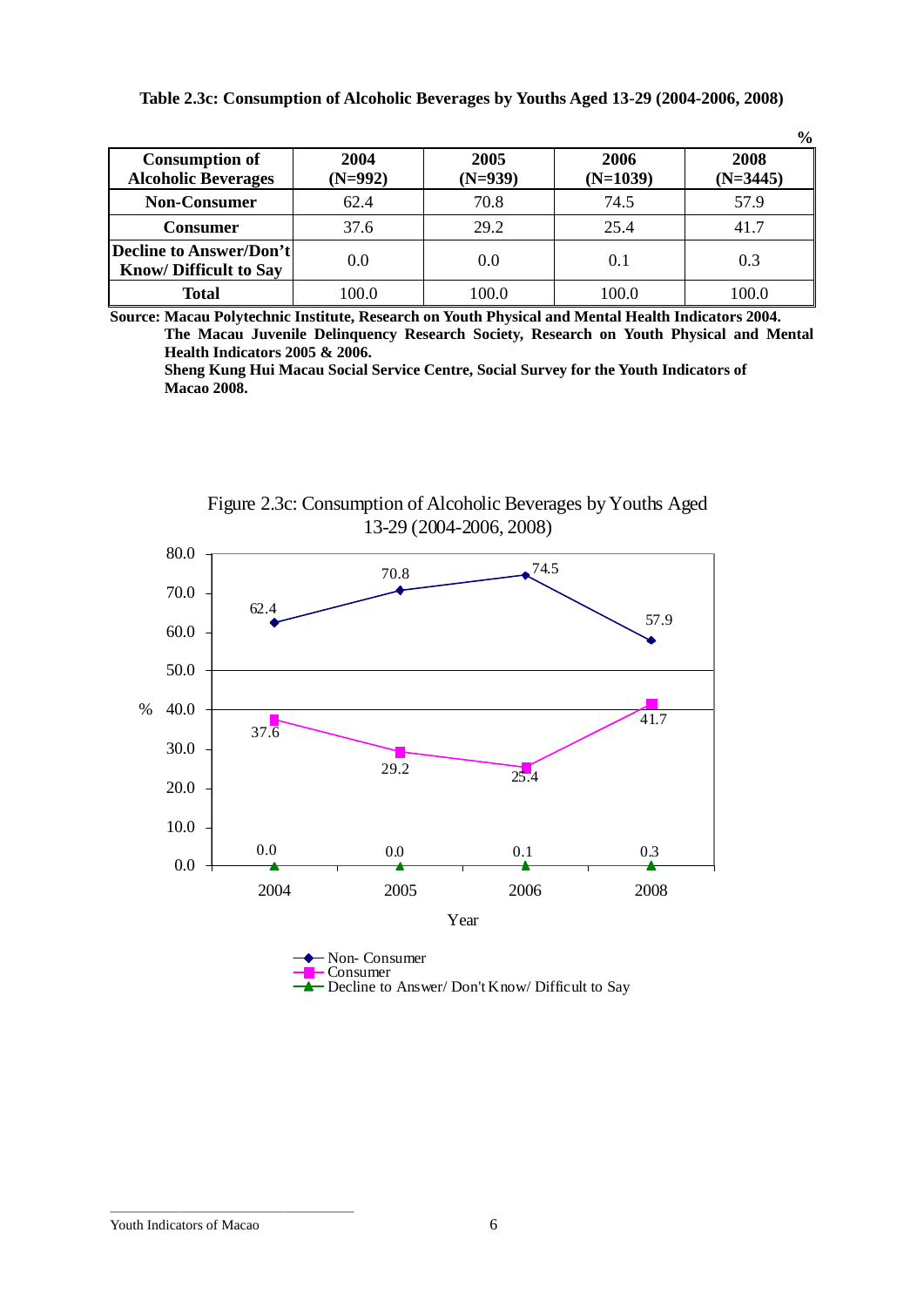|                                                                |                   |                   | $\gamma_0$         |
|----------------------------------------------------------------|-------------------|-------------------|--------------------|
| <b>Perception of Effect of</b><br><b>Drinking on Health</b>    | 2004<br>$(N=992)$ | 2005<br>$(N=939)$ | 2006<br>$(N=1039)$ |
| Drinking has negative impact<br>on health                      | 72.7              | 78.4              | 81.3               |
| Drinking has positive impact<br>on health                      | 3.4               | 3.4               | 2.9                |
| Drinking has no impact on<br>health                            | 23.9              | 17.5              | 10.4               |
| <b>Decline to Answer/Don't</b><br><b>Know/Difficult to Say</b> | 0.0               | 0.7               | 5.4                |
| <b>Total</b>                                                   | 100.0             | 100.0             | 100.0              |

# **Table 2.3d: Effects of Drinking on Health Perceived by Youths Aged 13-29 (2004-2006)**

**Source: Macau Polytechnic Institute, Research on Youth Physical and Mental Health Indicators 2004.** 

**The Macau Juvenile Delinquency Research Society, Research on Youth Physical and Mental Health Indicators 2005 & 2006.** 

Figure 2.3d: Effects of Drinking on Health Perceived by Youths Aged 13-29 (2004-2006)



Drinking has negative impact on health Drinking has positive impact on health

 $\Box$  Drinking has no impact on health  $\Box$  Decline to Answer/Don't Know/ Difficult to Say

**%**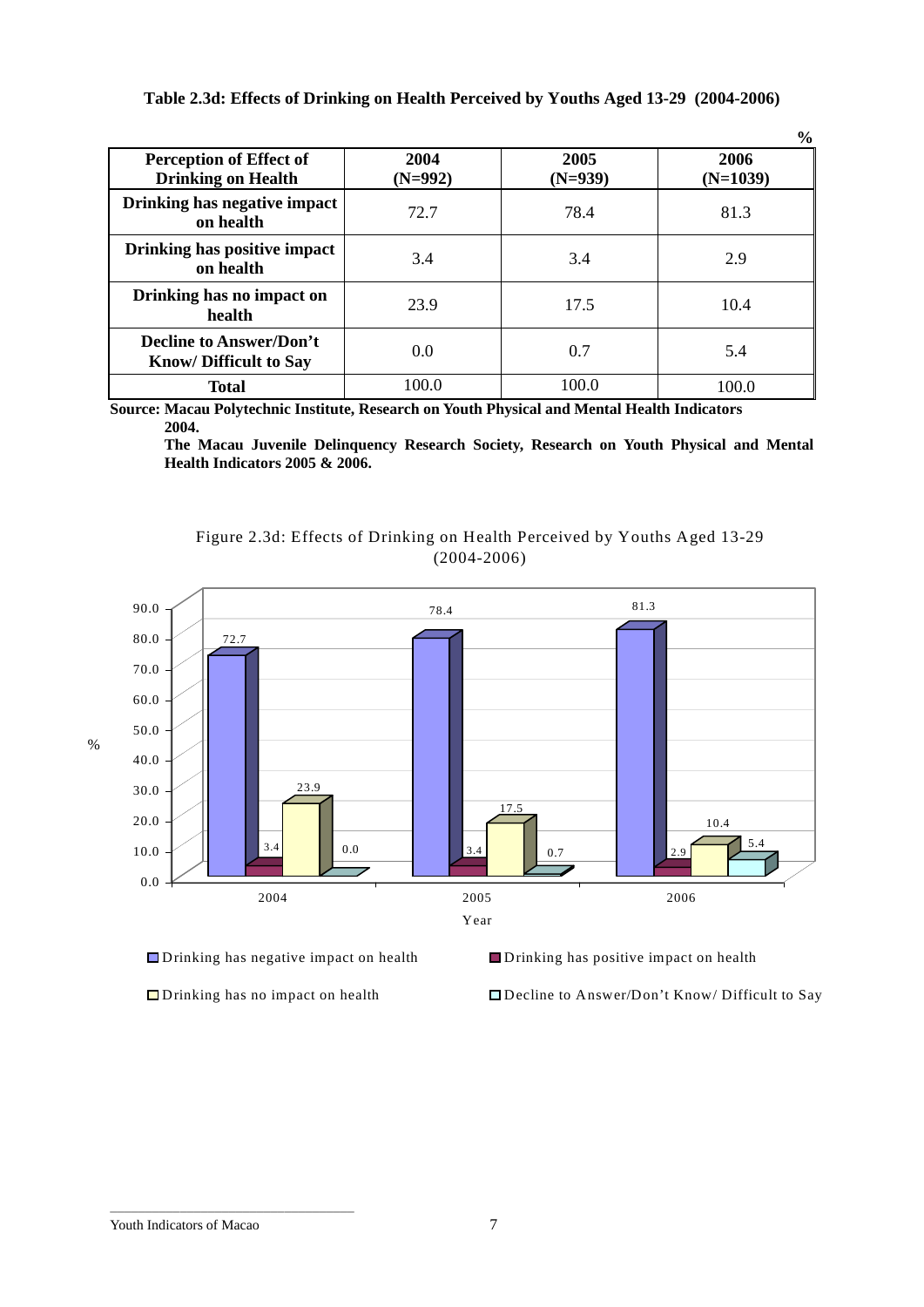# 2.4 Life Stress

| <b>Perceived Stress Level</b>                               | 2006<br>$(N=1039)$                 |                | 2008<br>$(N=3445)$          |                |  |
|-------------------------------------------------------------|------------------------------------|----------------|-----------------------------|----------------|--|
|                                                             | <b>Number of</b><br><b>Persons</b> | <b>Percent</b> | Number of<br><b>Persons</b> | <b>Percent</b> |  |
| <b>Extremely High</b>                                       | 34                                 | 3.3            | 143                         | 4.2            |  |
| High                                                        | 157                                | 15.1           | 717                         | 20.8           |  |
| Average                                                     | 394                                | 37.9           | 1802                        | 52.3           |  |
| Low                                                         | 219                                | 21.1           | 410                         | 11.9           |  |
| <b>Extremely Low</b>                                        | 69                                 | 6.6            | 153                         | 4.4            |  |
| <b>Not Any</b>                                              | 163                                | 15.7           | 208                         | 6.0            |  |
| <b>Decline to Answer/</b><br>Don't Know/Difficult<br>to Say | 3                                  | 0.3            | 12                          | 0.3            |  |
| <b>Total</b>                                                | 1039                               | 100.0          | 3445                        | 100.0          |  |

### **Table 2.4a: Level of Stress in Daily Life Perceived by Youths Aged 13-29 (2006, 2008)**

**Source: The Macau Juvenile Delinquency Research Society, Research on Youth Physical and Mental Health Indicators 2006.**

**Sheng Kung Hui Macau Social Service Centre, Social Survey for the Youth Indicators of Macao 2008.** 

| <b>Source of Stress</b>                                        | 2006<br>$(F=1080)$          |                |                             | $2008^{(1)}$<br>$(N=3225)$ |
|----------------------------------------------------------------|-----------------------------|----------------|-----------------------------|----------------------------|
|                                                                | Number of<br><b>Persons</b> | <b>Percent</b> | Number of<br><b>Persons</b> | <b>Percent</b>             |
| <b>School</b>                                                  | 656                         | 60.7           | 1669                        | 51.8                       |
| Family                                                         | 149                         | 13.6           | 1508                        | 46.8                       |
| Peers (Friends/Schoolmates/<br><b>Colleagues</b> )             | 48                          | 4.4            | 508                         | 15.8                       |
| <b>Career</b>                                                  | 171                         | 15.8           | 1413                        | 43.8                       |
| <b>Love Life</b>                                               | 24                          | 2.2            | 677                         | 21.0                       |
| <b>Financial Issues</b>                                        | --                          | --             | 1086                        | 33.7                       |
| <b>Others</b>                                                  | 17                          | 1.6            | 55                          | 1.7                        |
| <b>Decline to Answer/Don't</b><br><b>Know/Difficult to Say</b> | 15                          | 1.4            | 29                          | 0.9                        |

### **Table 2.4b: Sources of Stress among Youths Aged 13-29 (2006, 2008)**

**Source: The Macau Juvenile Delinquency Research Society, Research on Youth Physical and Mental Health Indicators 2006.**

**Sheng Kung Hui Macau Social Service Centre, Social Survey for the Youth Indicators of Macao 2008.**

*Note: (1) Respondents may choose more than one answer.*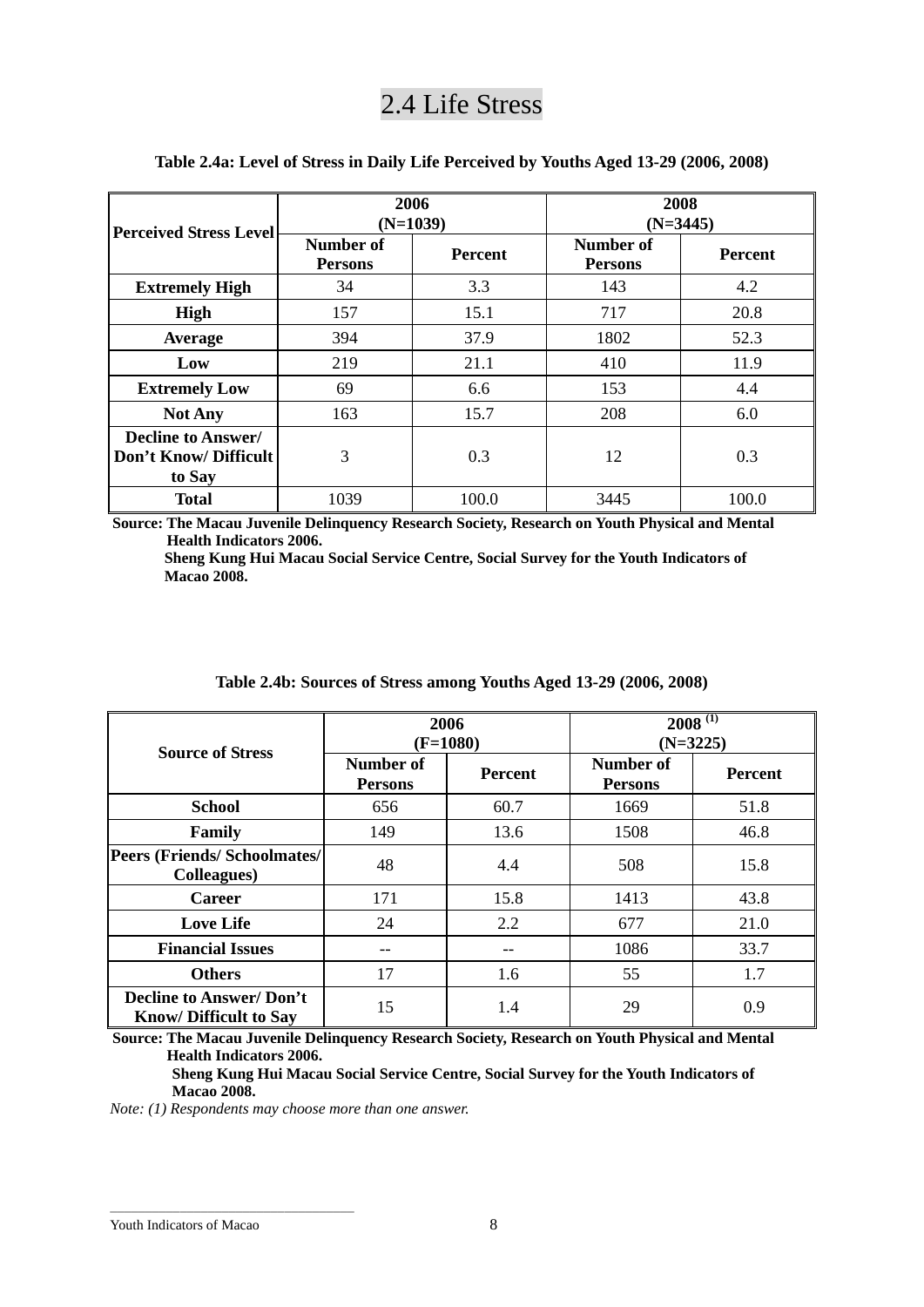|                                                                      |                                    | 2006<br>$(F=1195)$ |                                    | $2008^{(1)}$<br>$(N=3225)$ |  |
|----------------------------------------------------------------------|------------------------------------|--------------------|------------------------------------|----------------------------|--|
| <b>Way of Relieving Stress</b>                                       | <b>Number of</b><br><b>Persons</b> | Percent            | <b>Number of</b><br><b>Persons</b> | Percent                    |  |
| Doing exercise                                                       | 203                                | 17.0               | 1043                               | 32.3                       |  |
| <b>Listening to Music</b>                                            | 273                                | 22.8               | 1816                               | 56.3                       |  |
| <b>Watching TV/Movies</b>                                            | 163                                | 13.6               | 1437                               | 44.6                       |  |
| <b>Playing Online/Electronic</b><br><b>Games</b>                     | 221                                | 18.5               | 1197                               | 37.1                       |  |
| <b>Finding Somebody to Talk</b><br>with $(2)$                        | 193                                | 16.2               | 1479                               | 45.9                       |  |
| <b>Eating</b>                                                        | --                                 | --                 | 1234                               | 38.3                       |  |
| <b>Shopping</b>                                                      | --                                 | --                 | 895                                | 27.8                       |  |
| <b>Shunning Source of Stress</b>                                     | 25                                 | 2.1                | 244                                | 7.6                        |  |
| <b>Facing up to Source of Stress</b><br><b>Positively</b>            | 25                                 | 2.1                | --                                 | --                         |  |
| <b>Consulting Professionals for</b><br><b>Ways to Relieve Stress</b> | $\overline{7}$                     | 0.6                | 123                                | 3.8                        |  |
| <b>Sleeping/Taking Rest</b>                                          | $-$                                | --                 | 77                                 | 2.4                        |  |
| <b>Others</b>                                                        | 45                                 | 3.8                | 97                                 | 3.0                        |  |
| <b>Decline to Answer/Don't</b><br><b>Know/Difficult to Say</b>       | 40                                 | 3.3                | 35                                 | 1.1                        |  |

# **Table 2.4c: Most Common Ways Used to Relieve Stress among Youths Aged 13-29 (2006, 2008)**

**Source: The Macau Juvenile Delinquency Research Society, Research on Youth Physical and Mental Health Indicators 2006.**

**Sheng Kung Hui Macau Social Service Centre, Social Survey for the Youth Indicators of Macao 2008.** 

*Note: (1) Respondents may choose more than one answer.* 

 *(2) This item was"talking to friends/family members" in the survey of 2006.* 

Youth Indicators of Macao 9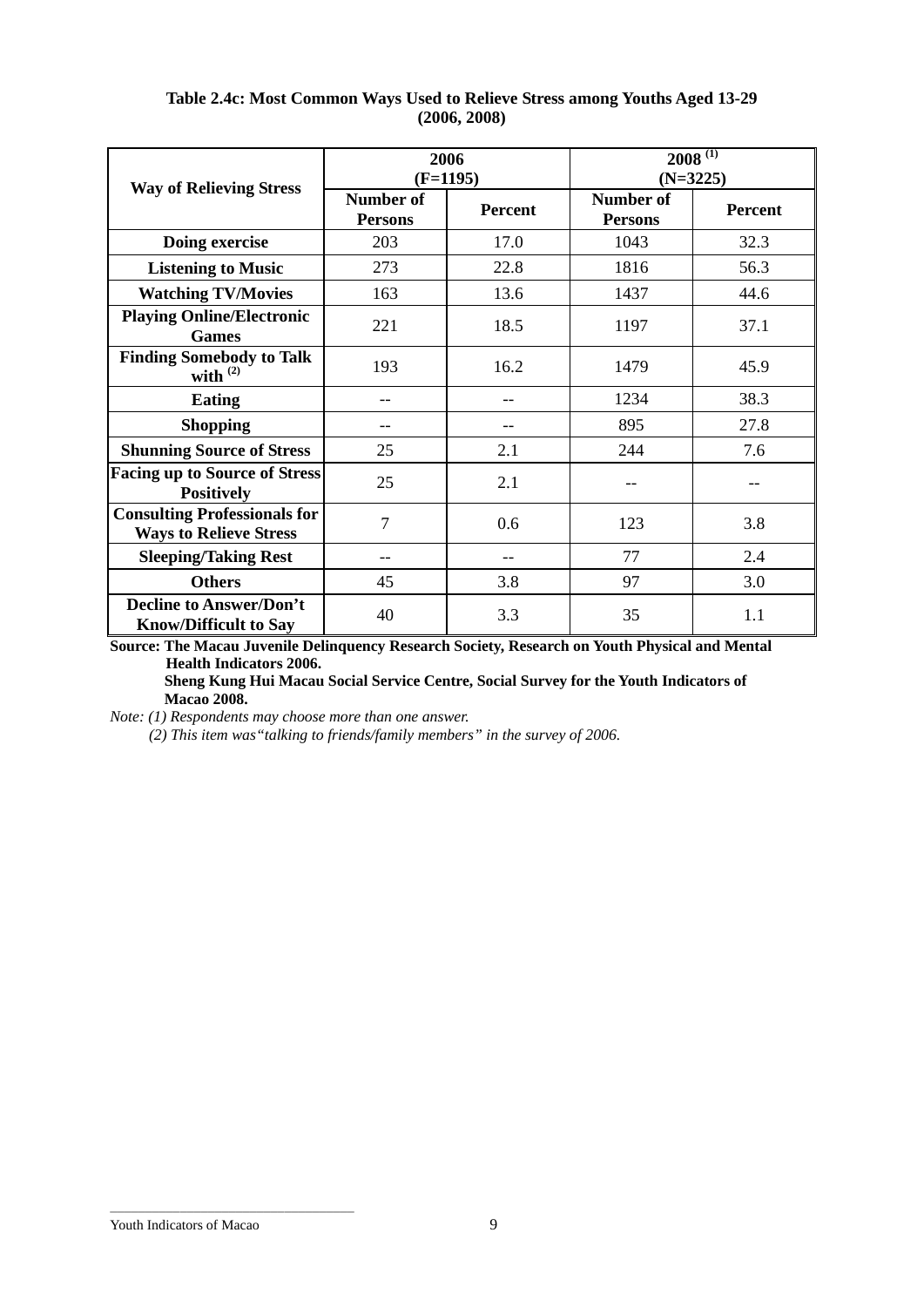# 2.5 Classification of Diseases

## **Table 2.5: Youths Aged 15-29 Suffering from Communicable Diseases Subject to Mandatory Declaration (2004-2008)**

| Code           | <b>International Classification of Diseases</b><br>(ICD-10) (Tenth Revision)                                                                    | 2004                     | 2005                     | 2006                     | 2007           | 2008           |
|----------------|-------------------------------------------------------------------------------------------------------------------------------------------------|--------------------------|--------------------------|--------------------------|----------------|----------------|
| A01.0          | <b>Typhoid fever</b>                                                                                                                            | $\mathbf{1}$             | $- -$                    | $-$                      | --             |                |
| A01.1-4        | <b>Paratyphoid fevers</b>                                                                                                                       | $-$                      | 1                        | $-$                      | --             |                |
| $A02.0 - 9$    | Other salmonella infections                                                                                                                     | $-$                      | 25                       | 35                       | $\overline{2}$ | --             |
| A03.0-9        | <b>Shigellosis</b>                                                                                                                              | $- -$                    | $- -$                    | $\overline{\phantom{a}}$ | $\overline{2}$ | 1              |
| $A05.0 - 9$    | Other bacterial food borne<br>intoxications, not elsewhere classified                                                                           | 72                       | 38                       | 8                        | 19             | $\tau$         |
| A08.0          | <b>Rotaviral enteritis</b>                                                                                                                      | $-$                      | $- -$                    | $-$                      | $-$            | 6              |
| A08.1          | Acute gastroenteropathy due to<br><b>Norwalk agent</b>                                                                                          | 5                        | $-$                      | 4                        | 21             | 61             |
| A08.4          | Viral intestinal infection, unspecified                                                                                                         | $-$                      | --                       | $-$                      | $-$            | 3              |
| $A15-A16(2)$   | <b>T.B</b> pulmonary                                                                                                                            | 67                       | 60                       | 87                       | 79             | 93             |
| $A15-A16(3)$   | Other respiratory tuberculosis                                                                                                                  | 9                        | 8                        | 12                       | 5              | 6              |
| A17.0          | Tuberculosis of nervous system                                                                                                                  | $-$                      | 1                        | 1                        | $-$            | --             |
| A17.1-9        | Other tuberculosis of nervous system                                                                                                            | $\mathbf{1}$             |                          |                          |                |                |
| A18.0-8        | Tuberculosis of other organs                                                                                                                    | 5                        | 7                        | 9                        | 5              | 7              |
| A38            | <b>Scarlet Fever</b>                                                                                                                            | $-$                      | --                       | --                       | $-$            | $\mathbf{1}$   |
| A50-53         | <b>Syphilis</b>                                                                                                                                 | $- -$                    | 1                        | $-$                      | $\overline{2}$ | 8              |
| A54            | <b>Gonococcal infection</b>                                                                                                                     | 10                       | $-$                      | $- -$                    | $\overline{7}$ | $\overline{7}$ |
| A55-A64        | Other sexually transmitted diseases,<br>excluding A59 (Trichomoniasis) and<br><b>A60 (Anogenital herpesviral [herpes</b><br>simplex] infection) | 4                        |                          |                          |                | 1              |
| A59            | <b>Trichomoniasis</b>                                                                                                                           | $-$                      |                          |                          | $\mathbf{1}$   |                |
| A60            | <b>Anogenital herpesviral [herpes</b><br>simplex] infection                                                                                     | $\overline{\phantom{m}}$ | $-$                      | $-$                      | $-$            | 3              |
| A71            | <b>Trachoma</b>                                                                                                                                 | 1                        | --                       | --                       | --             |                |
| A85.0-A87      | Enteroviral encephalitis/viral<br>meningitis                                                                                                    | $\qquad \qquad -$        | --                       | $-$                      | 1              | --             |
| A86/A87.9      | Unspecified viral encephalitis/<br>meningitis                                                                                                   | $-\,-$                   | $\qquad \qquad -$        |                          | --             | $\mathbf{1}$   |
| A90            | Dengue fever [classical dengue]                                                                                                                 | $- -$                    | --                       | 1                        | $\overline{2}$ | --             |
| <b>B01</b>     | Varicella [chickenpox]                                                                                                                          | 54                       | 92                       | 102                      | 96             | 111            |
| <b>B05</b>     | <b>Measles</b>                                                                                                                                  | $\overline{\phantom{a}}$ | $\overline{\phantom{m}}$ | $- -$                    | $-$            | $\mathbf{1}$   |
| <b>B08.4-5</b> | <b>Enterovirus infection</b>                                                                                                                    | 3                        | 4                        | 15                       | $\overline{2}$ | 10             |
| <b>B15.0-9</b> | <b>Acute hepatitis A</b>                                                                                                                        | $\mathbf{1}$             | $\mathbf{1}$             | --                       | $\overline{2}$ | $\mathbf{1}$   |
| <b>B16.1-9</b> | <b>Acute hepatitis B</b>                                                                                                                        | $\overline{7}$           | 10                       | $\mathbf{1}$             | 3              | $\mathbf{1}$   |
| <b>B17.1</b>   | <b>Acute hepatitis C</b>                                                                                                                        | 11                       | $\overline{2}$           | 3                        | $\mathbf{1}$   | $\mathbf{1}$   |
| <b>B17.2</b>   | <b>Acute hepatitis E</b>                                                                                                                        | $\mathbf{1}$             | --                       | --                       | --             | --             |
| <b>B20-B24</b> | Human immunodeficiency virus [HIV]<br>disease                                                                                                   | $- -$                    | --                       | --                       | 1              | $\mathbf{1}$   |

#### Youth Indicators of Macao 10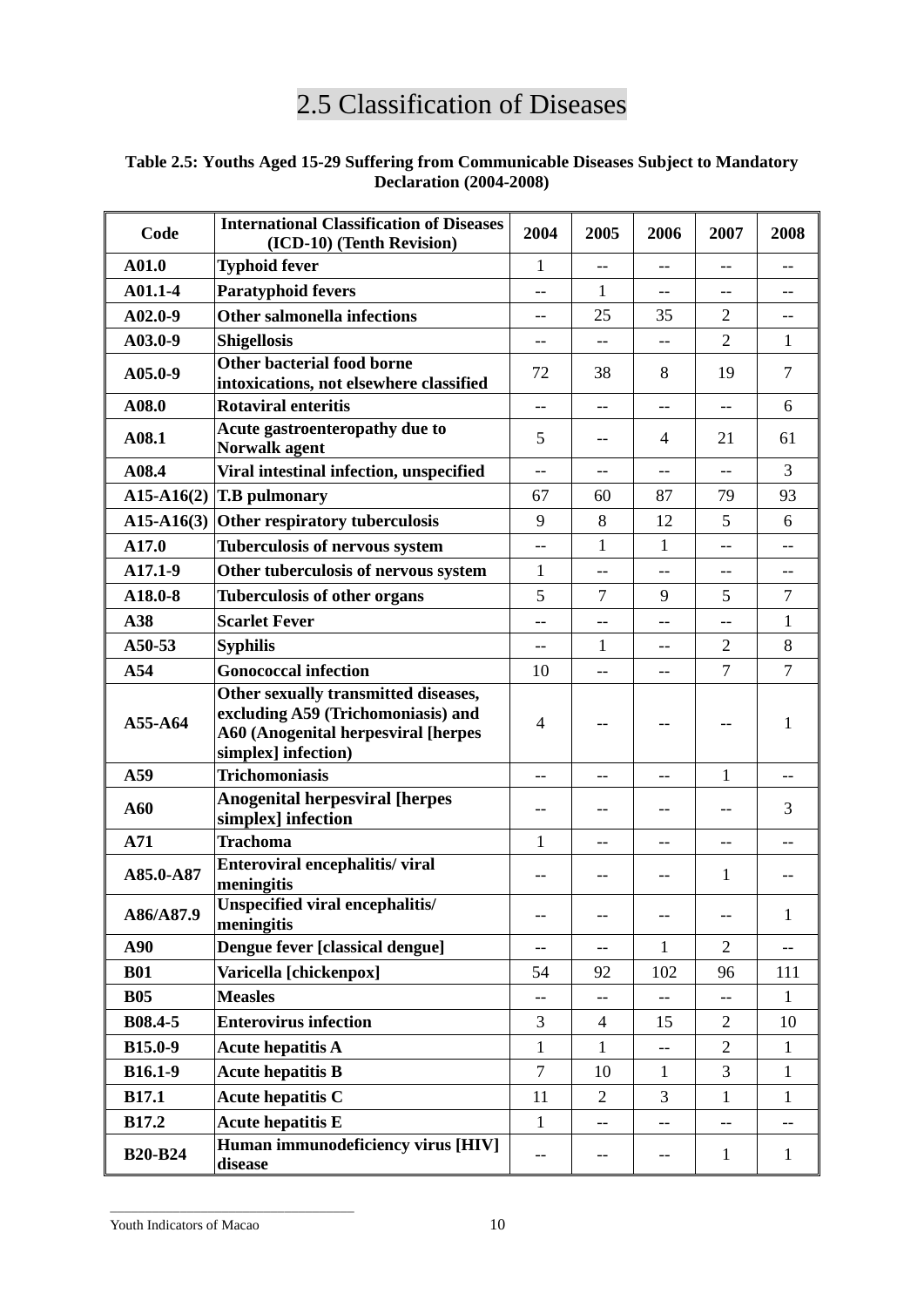| <b>B26</b> | <b>Mumps</b>                                                           |     |     |      |     |     |
|------------|------------------------------------------------------------------------|-----|-----|------|-----|-----|
| J10-J11    | Influenza                                                              | --  | --  | $ -$ | --  | つつ  |
| <b>Z21</b> | Asymptomatic human<br>immunodeficiency virus [HIV]<br>infection status | 10  | 11  |      |     |     |
|            | Total                                                                  | 265 | 268 | 293  | 261 | 374 |

**Source: Statistics and Census Bureau (Data provided by the Centre for Disease Control and Prevention).**



### Youth Indicators of Macao 11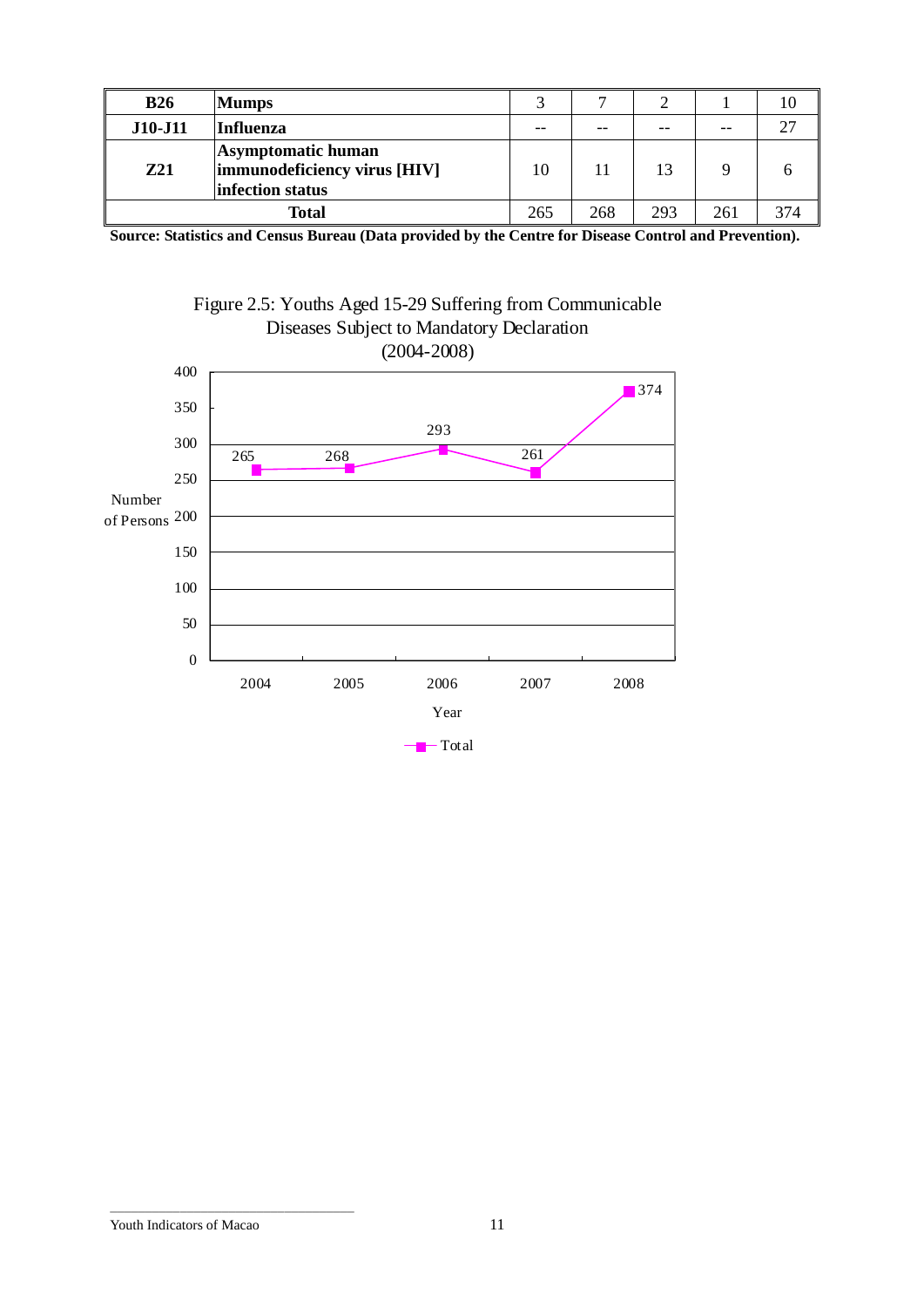# 2.6 Mortality and Causes of Death

|              | <b>Cause of Death</b><br>(International Classification of Diseases (ICD-10)<br>(Tenth Revision)   | 2007           | 2008     |
|--------------|---------------------------------------------------------------------------------------------------|----------------|----------|
| 1            | <b>Certain Infectious and Parasitic Diseases</b>                                                  | $\overline{2}$ | 2        |
| $\mathbf H$  | <b>Neoplasms</b>                                                                                  | 6              | 7        |
| V            | <b>Mental and Behavioural Disorders</b>                                                           | $\Omega$       |          |
| VI           | <b>Diseases of the Nervous System</b>                                                             | 3              |          |
| IX           | <b>Diseases of the Circulatory System</b>                                                         | $\overline{2}$ | 3        |
| X            | <b>Diseases of the Respiratory System</b>                                                         | $\overline{c}$ | 3        |
| XI           | <b>Diseases of the Digestive System</b>                                                           | 0              | 2        |
| <b>XIV</b>   | Diseases of the genitourinary system                                                              |                |          |
| <b>XVII</b>  | <b>Congenital Malformations, Deformations and Chromosomal</b><br><b>Abnormalities</b>             |                | $\Omega$ |
| <b>XVIII</b> | Symptoms, Signs and Abnormal Clinical and Laboratory Findings,<br><b>Not Elsewhere Classified</b> | $\overline{2}$ | $\Omega$ |
| XX           | <b>External Causes of Morbidity and Mortality</b>                                                 | 24             | 36       |
|              | <b>Total</b>                                                                                      | 43             | 56       |

# **Table 2.6a: Mortality Rate of Youths Aged 15-29 by Cause of Death (2007-2008)**

**Source: Statistics and Census Bureau.**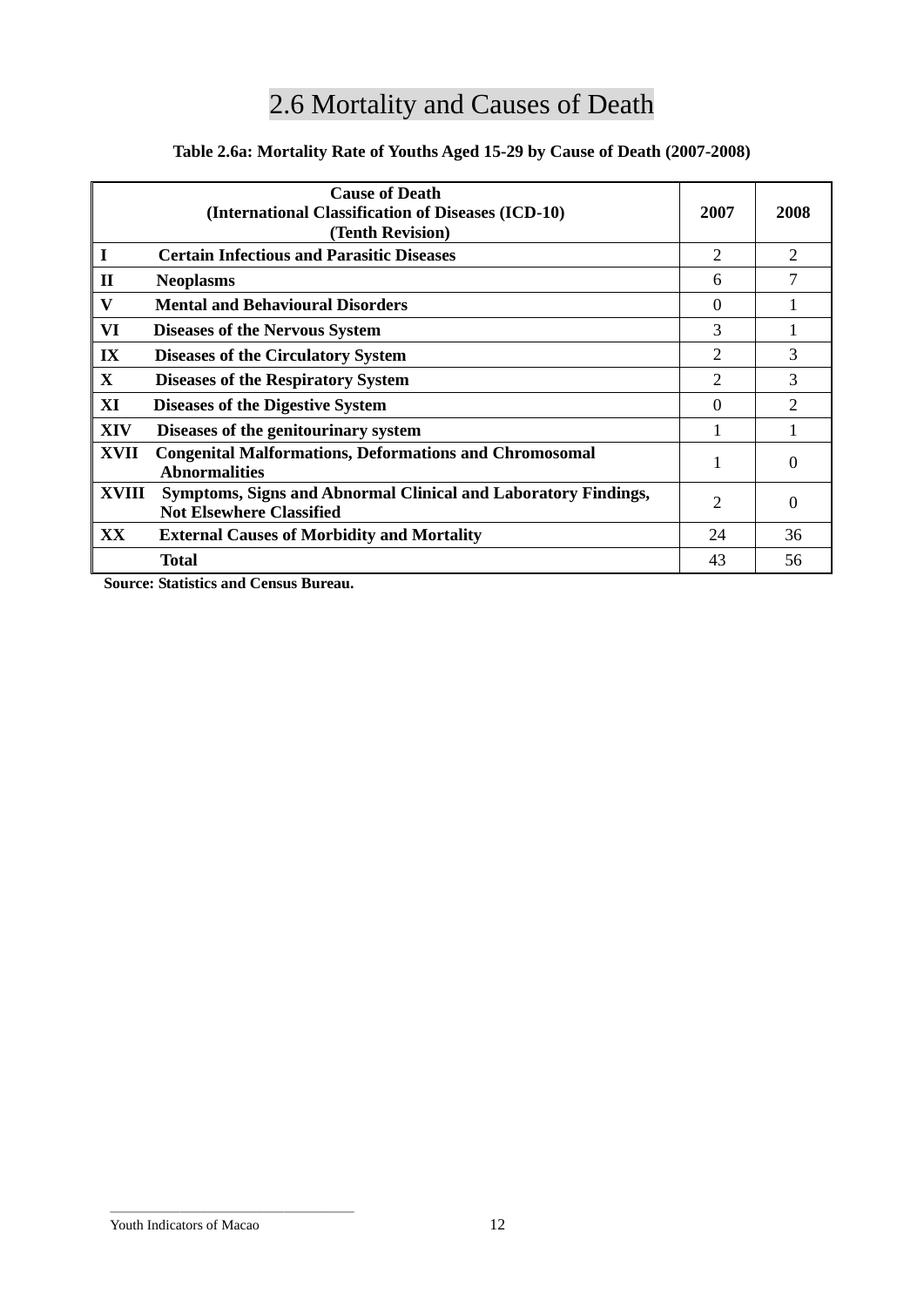# **Table 2.6b: Mortality Rate of Youths Aged 15-29 by Cause of Death (2005-2006)**

|              | <b>Cause of Death</b><br>(International Classification of Diseases (ICD-9)<br>(Ninth Revision) | 2005           | 2006           |
|--------------|------------------------------------------------------------------------------------------------|----------------|----------------|
|              | <b>Infectious and Parasitic Diseases</b>                                                       | $\overline{2}$ | $\theta$       |
| $\mathbf{I}$ | <b>Neoplasms</b>                                                                               | 4              | 2              |
| III          | <b>Endocrine, Nutritional and Metabolic Diseases and</b><br><b>Immunity Disorders</b>          | $\theta$       |                |
| V            | <b>Mental Disorders</b>                                                                        | $\overline{2}$ |                |
| VI           | Diseases of the Nervous System and Sense Organs                                                |                | 3              |
| VII          | <b>Diseases of the Circulatory System</b>                                                      | 2              | $\mathfrak{D}$ |
| VIII         | <b>Diseases of Respiratory System</b>                                                          |                |                |
| XIII         | Diseases of the musculoskeletal System and Connective<br><b>Tissue</b>                         |                | 0              |
| XIV          | <b>Congenital Anomalies</b>                                                                    | $\Omega$       |                |
| <b>XVII</b>  | <b>Injury and Poisoning</b>                                                                    | 22             | 23             |
|              | <b>Total</b>                                                                                   | 35             | 34             |

**Source: Statistics and Census Bureau.**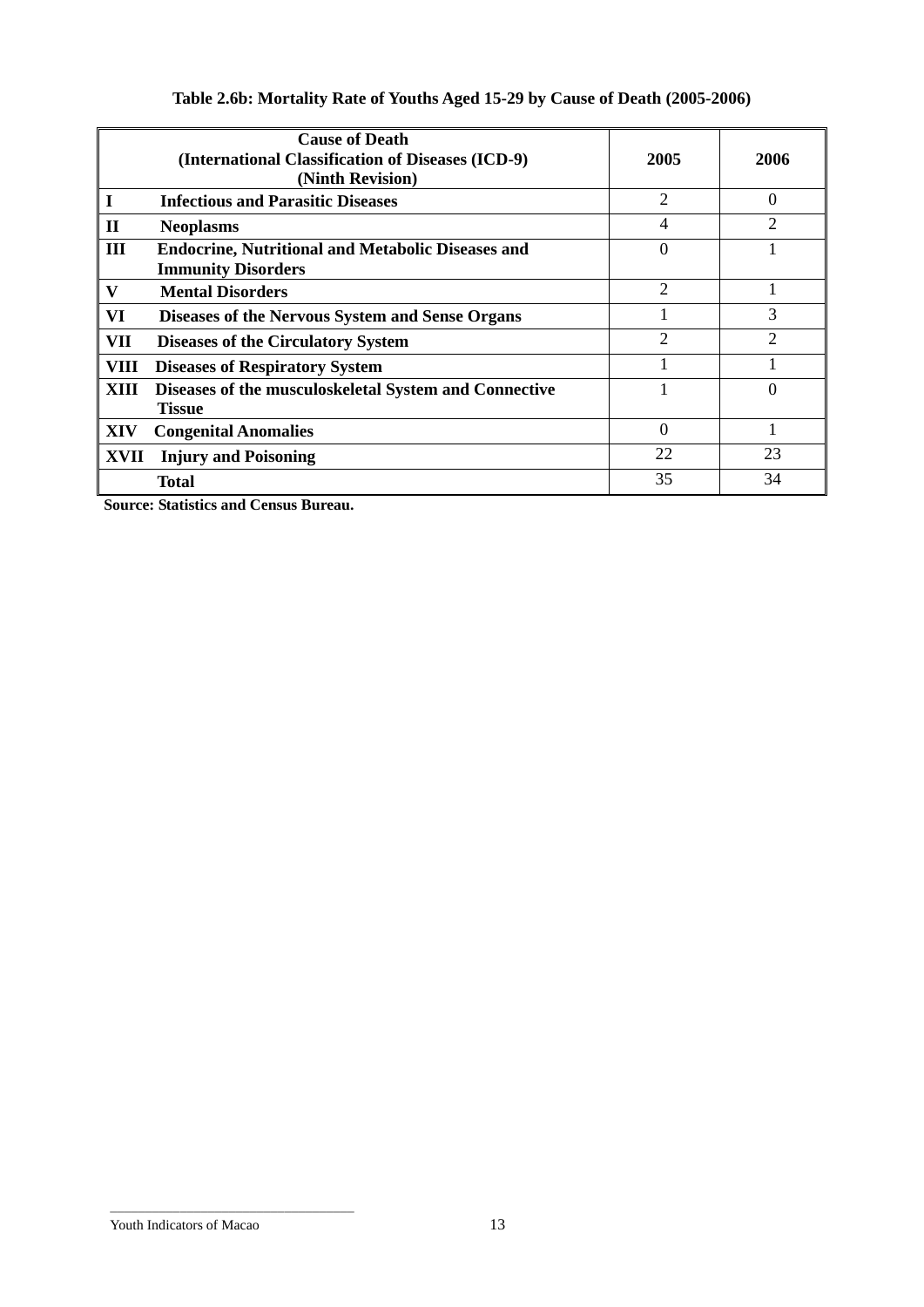| Table 2.6c: Mortality Rate of Youths Aged 15-29 by Sex (2005-2008) |  |  |  |  |  |
|--------------------------------------------------------------------|--|--|--|--|--|
|--------------------------------------------------------------------|--|--|--|--|--|

| <b>Sex</b>  | 2005     | 2006 | 2007 | 2008 |
|-------------|----------|------|------|------|
| <b>Male</b> | n c<br>∸ | ⊥ ∪  | 24   | ر ر  |
| Female      | ⊥ື       | ιv   |      | رے   |

**Source: Statistics and Census Bureau.** 



# Figure 2.6c: Mortality Rate of Youths Aged 15-29 by Sex (2005-2008)

Youth Indicators of Macao 14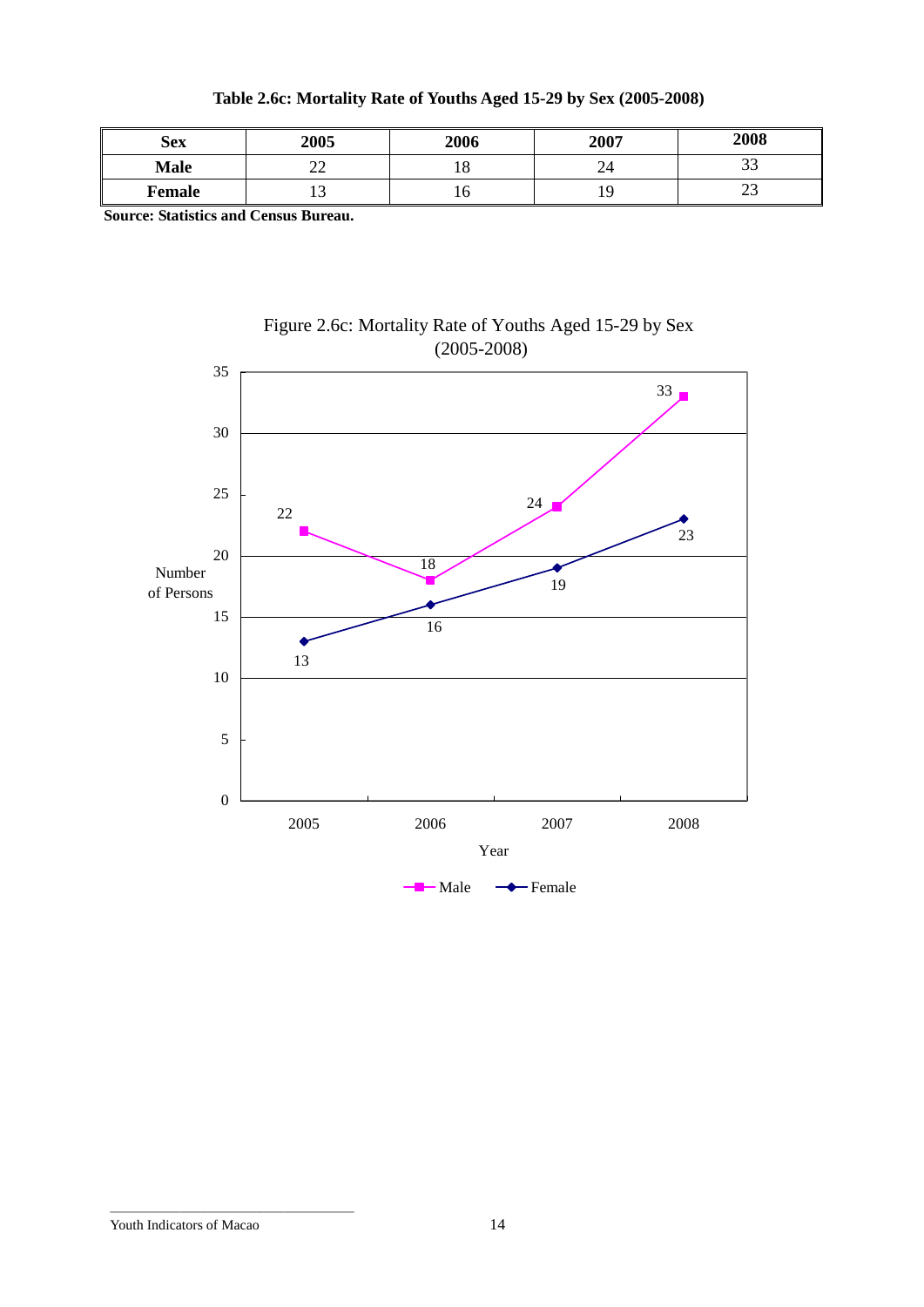| <b>Age Group</b> | 2005 | 2006 | 2007 | 2008 |
|------------------|------|------|------|------|
| $15-19$          |      |      |      |      |
| $20 - 24$        |      |      |      | ۷b   |
| $25-29$          | 14   |      |      |      |

**Source: Statistics and Census Bureau.** 



# Figure 2.6d: Mortality Rate of Youths Aged 15-29 by Age Group (2005-2008)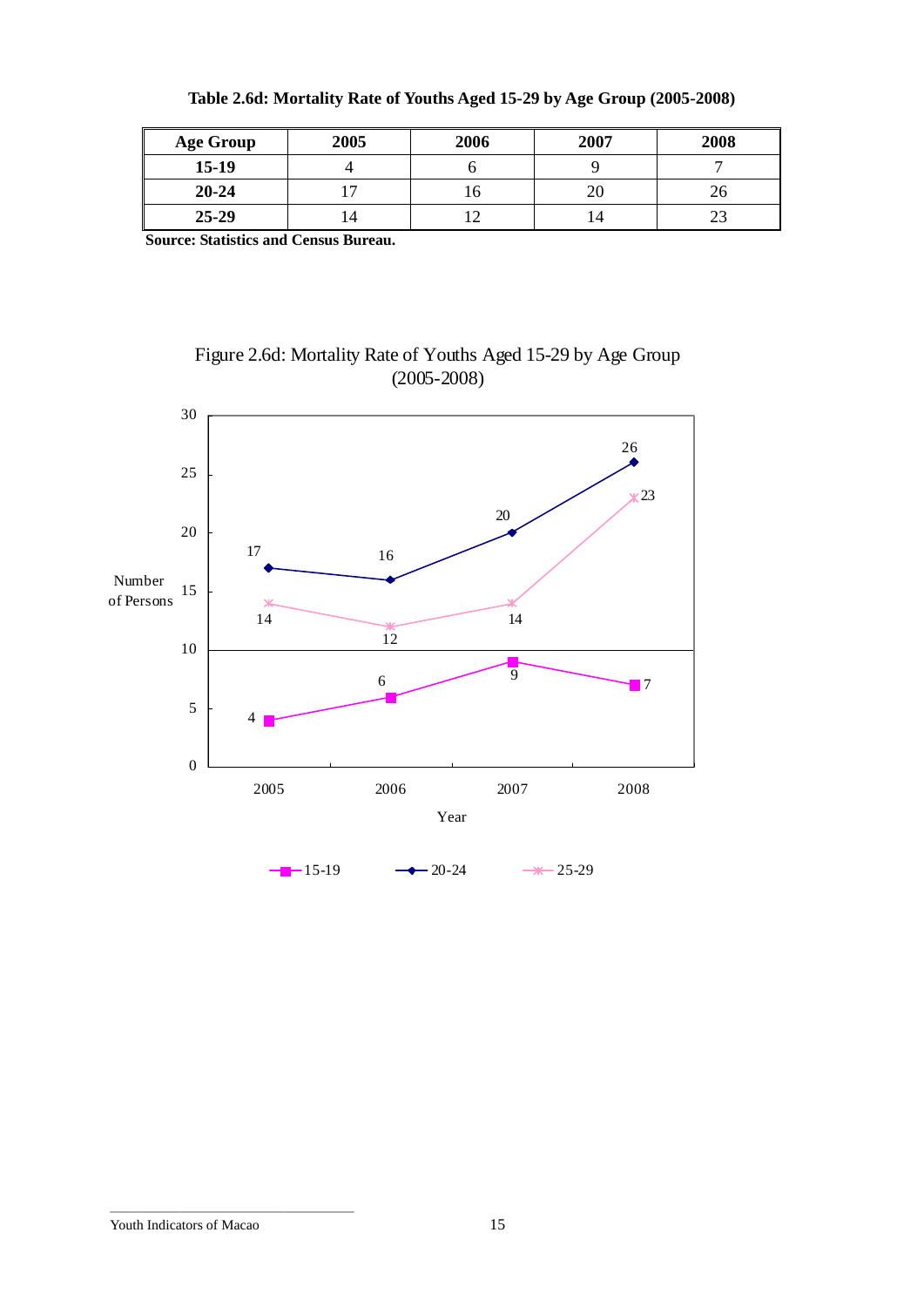# 2.7 Age at First Appearance of Sex Characteristics

### **Table 2.7a: Average Age at First Appearance of Sex Characteristics for Youths Aged 13-29 (2005-2006, 2008)**

| <b>Sex</b>    | 2005      | 2006       | 2008        |
|---------------|-----------|------------|-------------|
| Male          | $(N=664)$ | $(N=437)$  | $(N=1601)$  |
|               | Aged 15.1 | Aged 14.7  | Aged $15.0$ |
| <b>Female</b> | $(N=889)$ | $(N=553)$  | $(N=1842)$  |
|               | Aged 12.7 | Aged 12.45 | Aged 12.7   |

**Source: "Kin Wa" Family Service Centre, Methodist Church Social Service Section of Macao, Research on Youth Marriage and Sex Indicators 2005 & 2006. Sheng Kung Hui Macau Social Service Centre, Social Survey for the Youth Indicators** 

 **of Macao 2008.** 

Figure 2.7a: Average Age at First Appearance of Sex Characteristics for Youths Aged 13-29 (2005-2006, 2008)

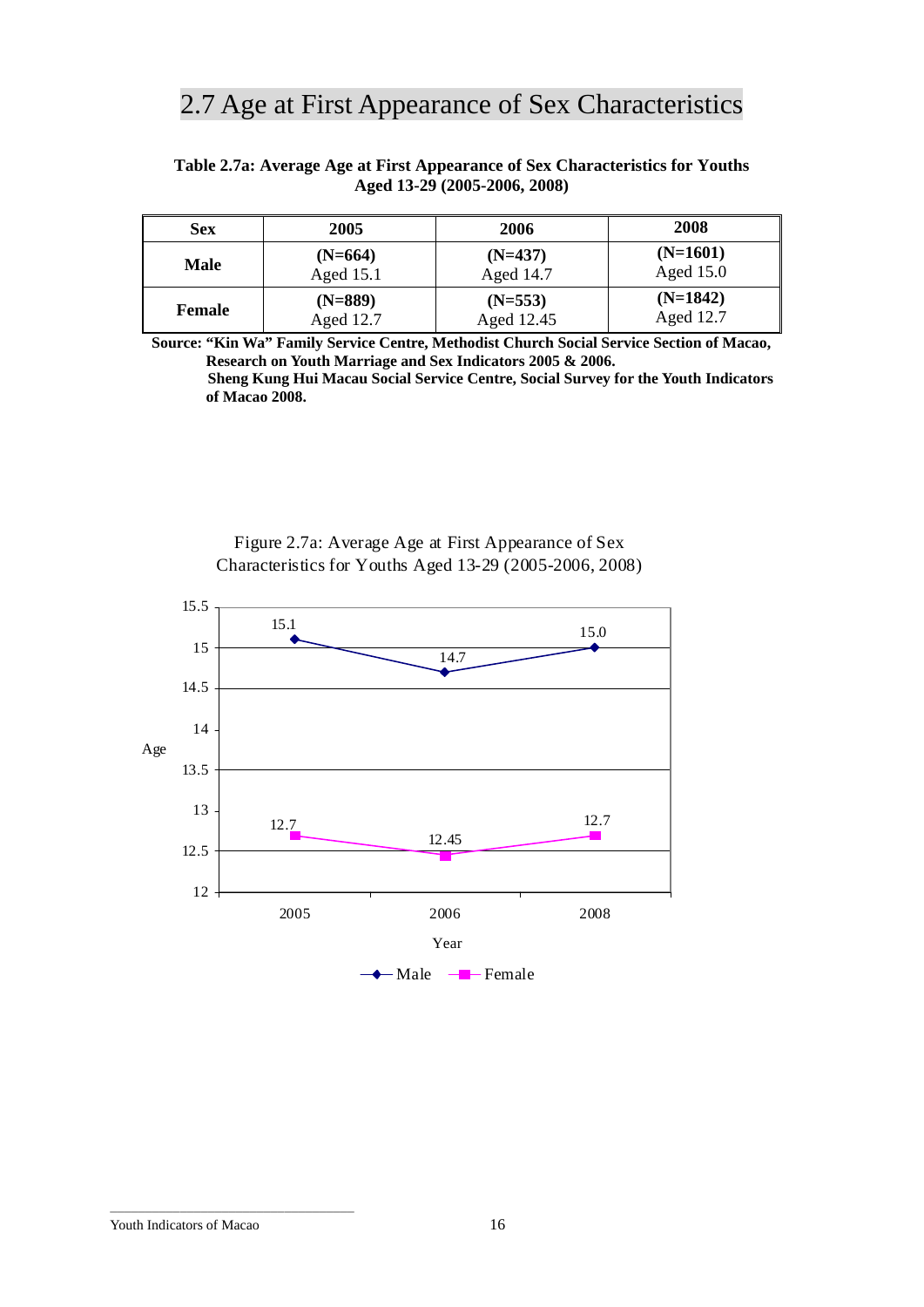# **Table 2.7b: Average Age at First Appearance of Sex Characteristics for Male Aged 13-29 (2005-2006, 2008)**

**%** 

|                                                                                              |                   |                   | 70                 |
|----------------------------------------------------------------------------------------------|-------------------|-------------------|--------------------|
| <b>Age at First</b><br><b>Appearance of Sex</b><br><b>Characteristics for</b><br><b>Male</b> | 2005<br>$(N=736)$ | 2006<br>$(N=533)$ | 2008<br>$(N=1601)$ |
| <b>Sex Characteristics Not</b><br><b>Yet Appeared</b>                                        | 9.8               | 18.0              | 11.7               |
| $6-9$                                                                                        | 0.0               | 0.4               |                    |
| $10-13$                                                                                      | 21.5              | 14.8              | 16.9               |
| 14-17                                                                                        | 53.8              | 62.5              | 61.0               |
| 18-21                                                                                        | 14.0              | 4.3               | 8.2                |
| $22 - 25$                                                                                    | 0.7               | 0.0               | 0.2                |
| $26 - 29$                                                                                    | 0.3               | 0.0               | --                 |
| <b>Decline to Answer</b>                                                                     |                   |                   | 2.0                |

**Source: "Kin Wa" Family Service Centre, Methodist Church Social Service Section of Macao, Research on Youth Marriage and Sex Indicators 2005 & 2006.** 

**Sheng Kung Hui Macau Social Service Centre, Social Survey for the Youth Indicators of Macao 2008.**



# Figure 2.7b: Average Age at First Appearance of Sex Characteristics for Male Aged 13-29 (2005-2006, 2008)

Sex Characteristics Not Yet Appeared  $\Box$  6-9  $\Box$  10-13  $\Box$  14-17  $\Box$  18-21  $\Box$  22-25  $\Box$  26-29

Youth Indicators of Macao 17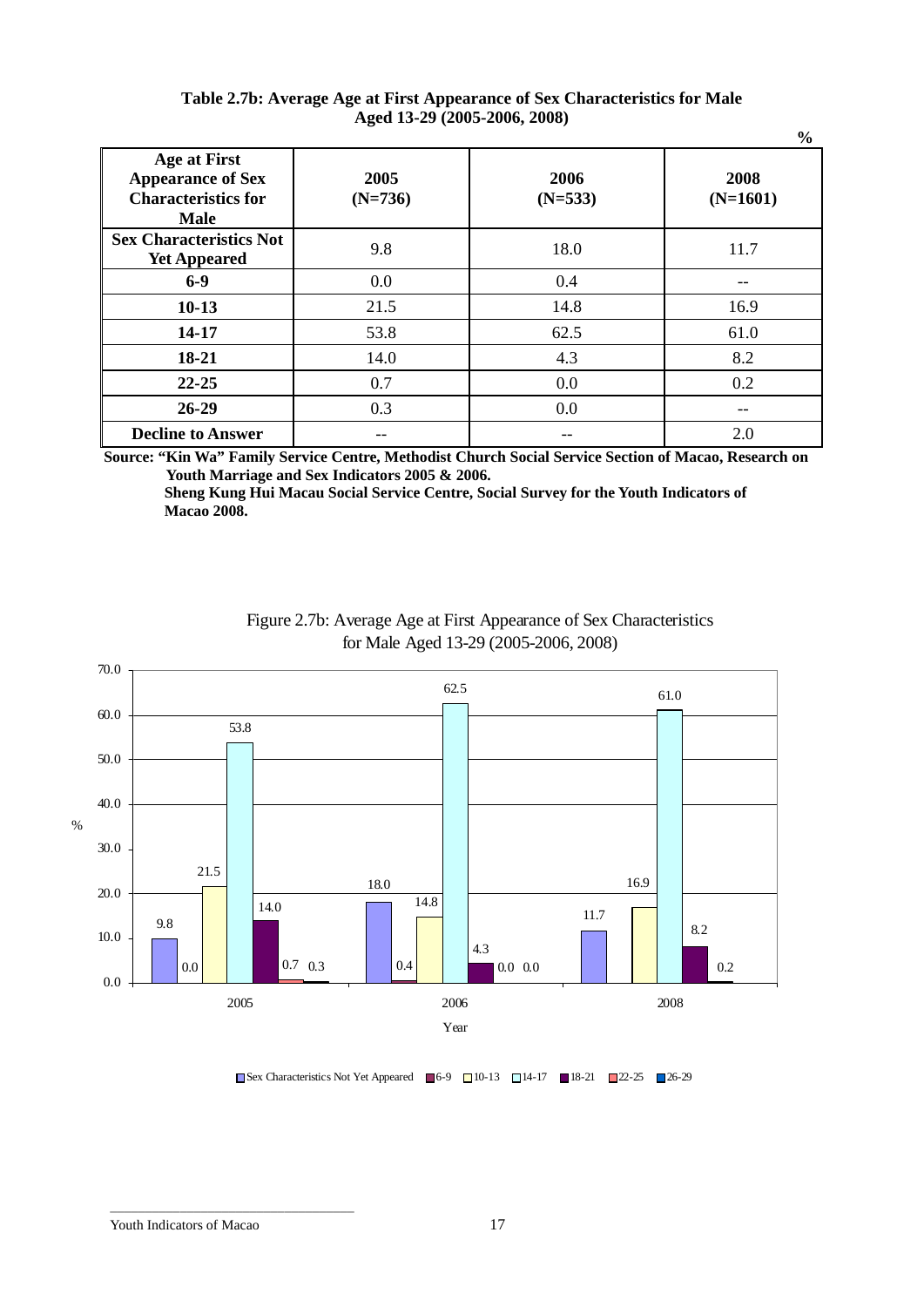### **Table 2.7c: Average Age at First Appearance of Sex Characteristics for Female Aged 13-29 (2005-2006, 2008)**

|                                                                                                |                   |                   | $\frac{6}{9}$      |
|------------------------------------------------------------------------------------------------|-------------------|-------------------|--------------------|
| <b>Age at First</b><br><b>Appearance of Sex</b><br><b>Characteristics for</b><br><b>Female</b> | 2005<br>$(N=900)$ | 2006<br>$(N=560)$ | 2008<br>$(N=1842)$ |
| <b>Sex Characteristics</b><br><b>Not Yet Appeared</b>                                          | 1.2               | 1.2               | 1.0                |
| $9-11$                                                                                         | 21.0              | 19.5              | 12.4               |
| $12 - 14$                                                                                      | 58.3              | 73.2              | 75.9               |
| $15 - 17$                                                                                      | 19.3              | 5.7               | 8.7                |
| $18 - 20$                                                                                      | 0.1               | 0.4               | 0.1                |
| <b>Decline to Answer</b>                                                                       |                   | --                | 2.0                |

**Source: "Kin Wa" Family Service Centre, Methodist Church Social Service Section of Macao, Research on Youth Marriage and Sex Indicators 2005 & 2006.** 

 **Sheng Kung Hui Macau Social Service Centre, Social Survey for the Youth Indicators of Macao 2008.** 





Sex Characteristics Not Yet Appeared  $\Box$  9-11  $\Box$  12-14  $\Box$  15-17  $\Box$  18-20

#### Youth Indicators of Macao 18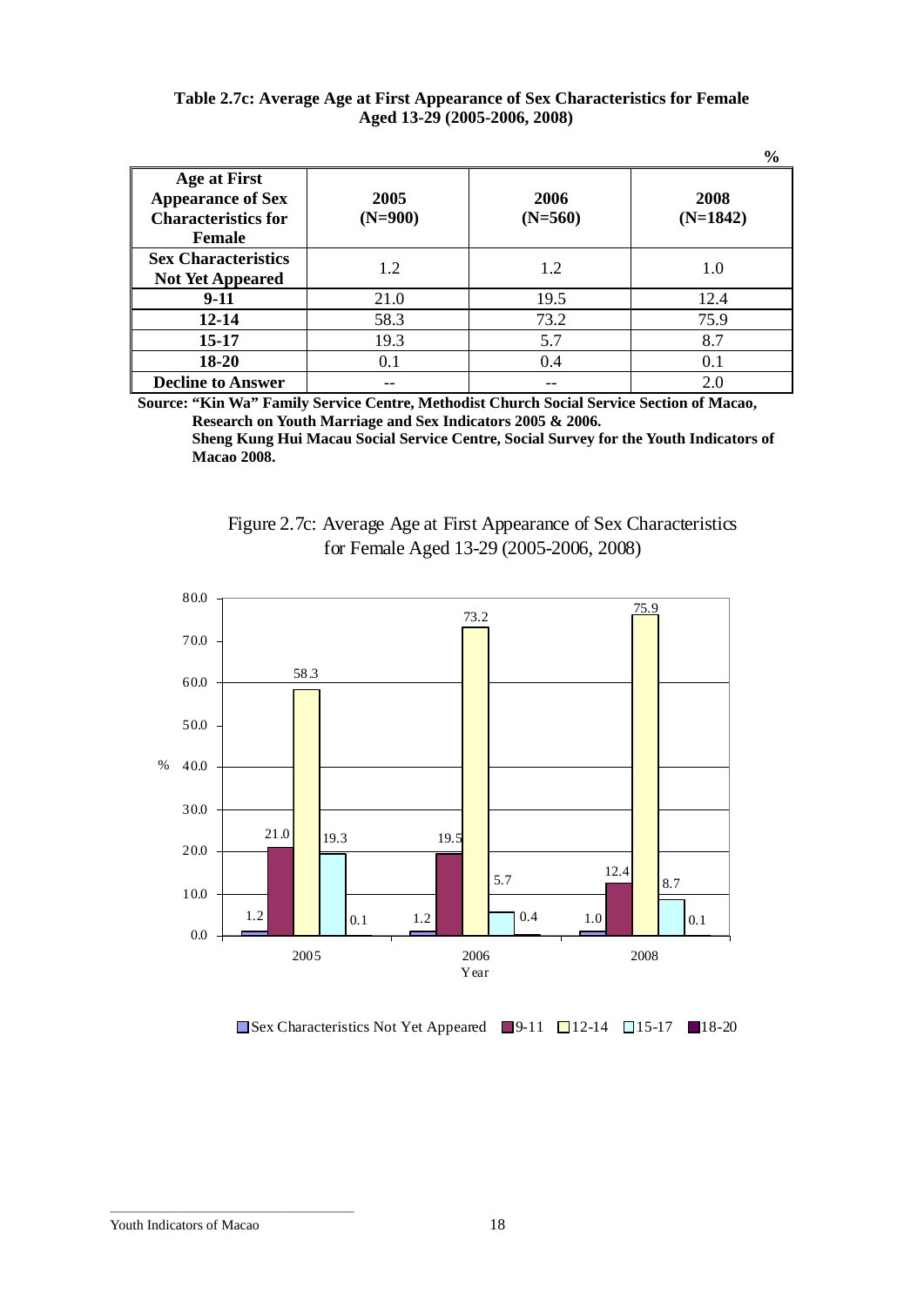# 2.8 Sex Knowledge

# **Table 2.8: Sex Knowledge of Youths Aged 13-29 (2005-2006, 2008)**

|    |                                                           | <b>Percent of Correct Answers</b> |            |            |  |
|----|-----------------------------------------------------------|-----------------------------------|------------|------------|--|
|    | <b>Questions/Statements</b>                               | 2005                              | 2006       | 2008       |  |
|    |                                                           | $(N=1701)$                        | $(N=1227)$ | $(N=3445)$ |  |
| 1. | Which of the following is not a                           |                                   |            |            |  |
|    | contraceptive device?                                     |                                   |            |            |  |
|    | Vasectomy / Tubal Ligation / Male                         | 36.9                              | 33.2       | 27.8       |  |
|    | Condom / Female Condom / Ovary Cap/                       |                                   |            |            |  |
|    | Diaphragm                                                 |                                   |            |            |  |
| 2. | Do you think that sex diseases survive                    |                                   |            |            |  |
|    | only within the human body and cannot                     | 48.0                              | 44.6       | 33.6       |  |
|    | be transmitted through social contact?                    |                                   |            |            |  |
|    | Yes / No                                                  |                                   |            |            |  |
| 3. | Please choose from the following the                      |                                   |            |            |  |
|    | most effective way of preventing                          |                                   |            |            |  |
|    | sexually-transmitted diseases.                            |                                   |            |            |  |
|    | Non-promiscuity and preserving one's                      | 59.0                              | 49.3       |            |  |
|    | purity / Proper use of condom /                           |                                   |            |            |  |
|    | Thoroughly cleanse the vagina before and                  |                                   |            |            |  |
|    | after sex / Taking Contraceptive /                        |                                   |            |            |  |
|    | <b>Injecting Preventive Vaccines</b>                      |                                   |            |            |  |
| 4. | Do you think that masturbation                            |                                   |            |            |  |
|    | (autoeroticism) will cause harm to the                    | 62.4                              | 57.2       |            |  |
|    | kidneys?                                                  |                                   |            |            |  |
|    | Yes / No                                                  |                                   |            |            |  |
| 5. | Do you think that homosexuality is a                      |                                   |            |            |  |
|    | kind of abnormal behaviour?                               | 72.4                              | 69.3       |            |  |
|    | Yes / No                                                  |                                   |            |            |  |
| 6. | Which of the following is not an                          |                                   |            |            |  |
|    | abnormal sexual habit?                                    | 60.9                              | 50.1       |            |  |
|    | Collecting Lingerie / Masturbation /                      |                                   |            |            |  |
|    | Likes Anal Sex / Sex Abuse / Zoosexuality                 |                                   |            |            |  |
| 7. | Which of the following is not a venereal<br>disease?      |                                   |            |            |  |
|    |                                                           |                                   |            | 60.9       |  |
|    | Syphilis / Broccoli   AIDS / Gonorrhea /                  |                                   |            |            |  |
| 8. | Genital warts<br>Does the safe period mean the seven days |                                   |            |            |  |
|    | before and after menstruation?                            |                                   |            | 49.1       |  |
|    | Yes/No                                                    |                                   |            |            |  |
|    | <b>Total Percent</b>                                      | 56.6                              | 50.6       | 42.9       |  |
|    |                                                           |                                   |            |            |  |

**Source: "Kin Wa" Family Service Centre, Methodist Church Social Service Section of Macao, Research on Youth Marriage and Sex Indicators 2005 & 2006.** 

**Sheng Kung Hui Macau Social Service Centre, Social Survey for the Youth Indicators of Macao 2008.**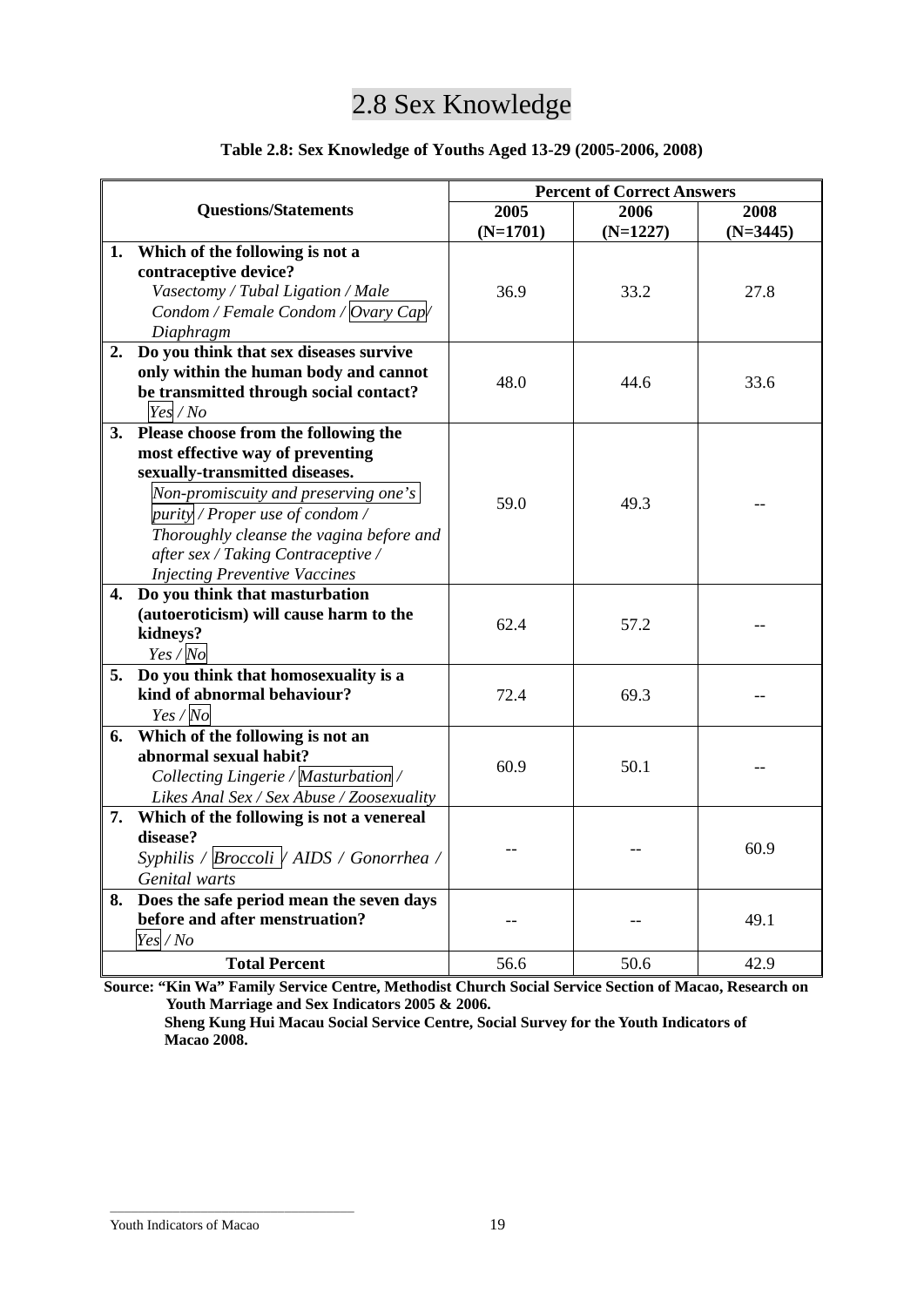

#### Figure 2.8: Sex Knowledge of Youths Aged 13-29 (2005-2006, 2008)

Ovary cap is not a contraceptive device.

Sex diseases survive only within the human body and cannot be transmitted through social contact.

Non-promiscuity and preserving one's purity is the most effective way to prevent sexually-transmitted diseases.

Masturbation (autoeroticism) will not cause any harm to the kidneys.

Homosexuality is not a kind of abnormal behaviour.

Masturbation is not an abnormal sexual habit.

Broccoli is not venereal disease

The safe period means the seven days before and after manstruation

**Total Percent** 

Youth Indicators of Macao 20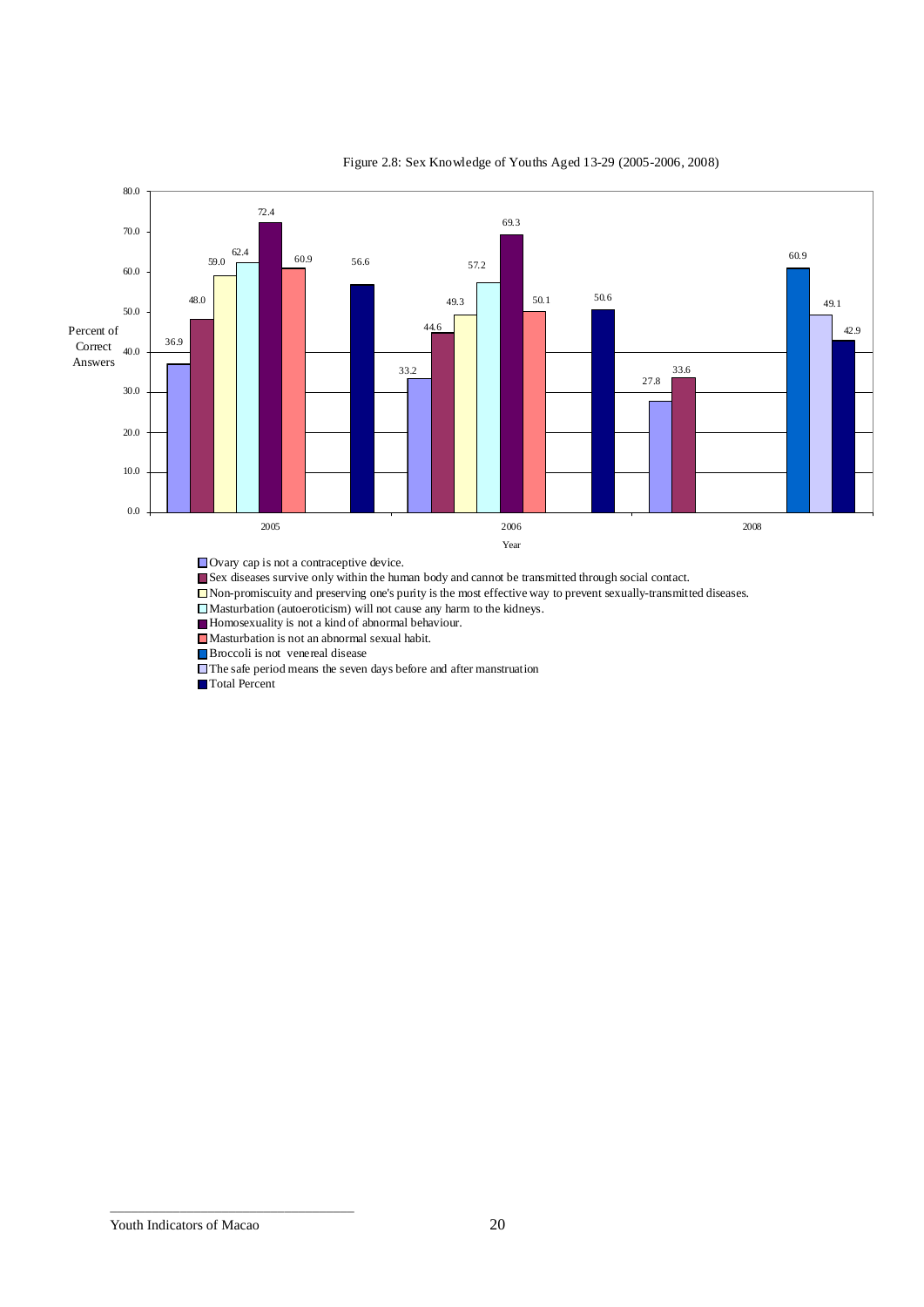# 2.9 Interpersonal Relationships

|                                                                |                   |                   |                    | $\frac{0}{0}$      |
|----------------------------------------------------------------|-------------------|-------------------|--------------------|--------------------|
| <b>Evaluation</b>                                              | 2004<br>$(N=992)$ | 2005<br>$(N=939)$ | 2006<br>$(N=1039)$ | 2008<br>$(N=3445)$ |
| <b>Very Poor</b>                                               | 0.4               | 0.2               | 0.3                | 1.3                |
| Poor                                                           | 2.4               | 3.1               | 2.8                | 4.0                |
| Average                                                        | 30.8              | 33.8              | 31.4               | 37.9               |
| Good                                                           | 53.5              | 55.4              | 52.1               | 45.7               |
| <b>Excellent</b>                                               | 12.8              | 7.6               | 13.1               | 11.1               |
| <b>Decline to answer/Don't</b><br><b>Know/Difficult to Say</b> | 0.0               | 0.0               | 0.4                | 0.0                |
| <b>Total</b>                                                   | 100.0             | 100.0             | 100.0              | 100.0              |

### **Table 2.9a: Evaluation of Relationship between Youths Aged 13-29 and Their Family Members (2004-2006, 2008)**

**Source: Macau Polytechnic Institute, Research on Youth Physical and Mental Health Indicators 2004. The Macau Juvenile Delinquency Research Society, Research on Youth Physical and Mental Health Indicators 2005 & 2006.**

**Sheng Kung Hui Macau Social Service Centre, Social Survey for the Youth Indicators of Macao 2008.**



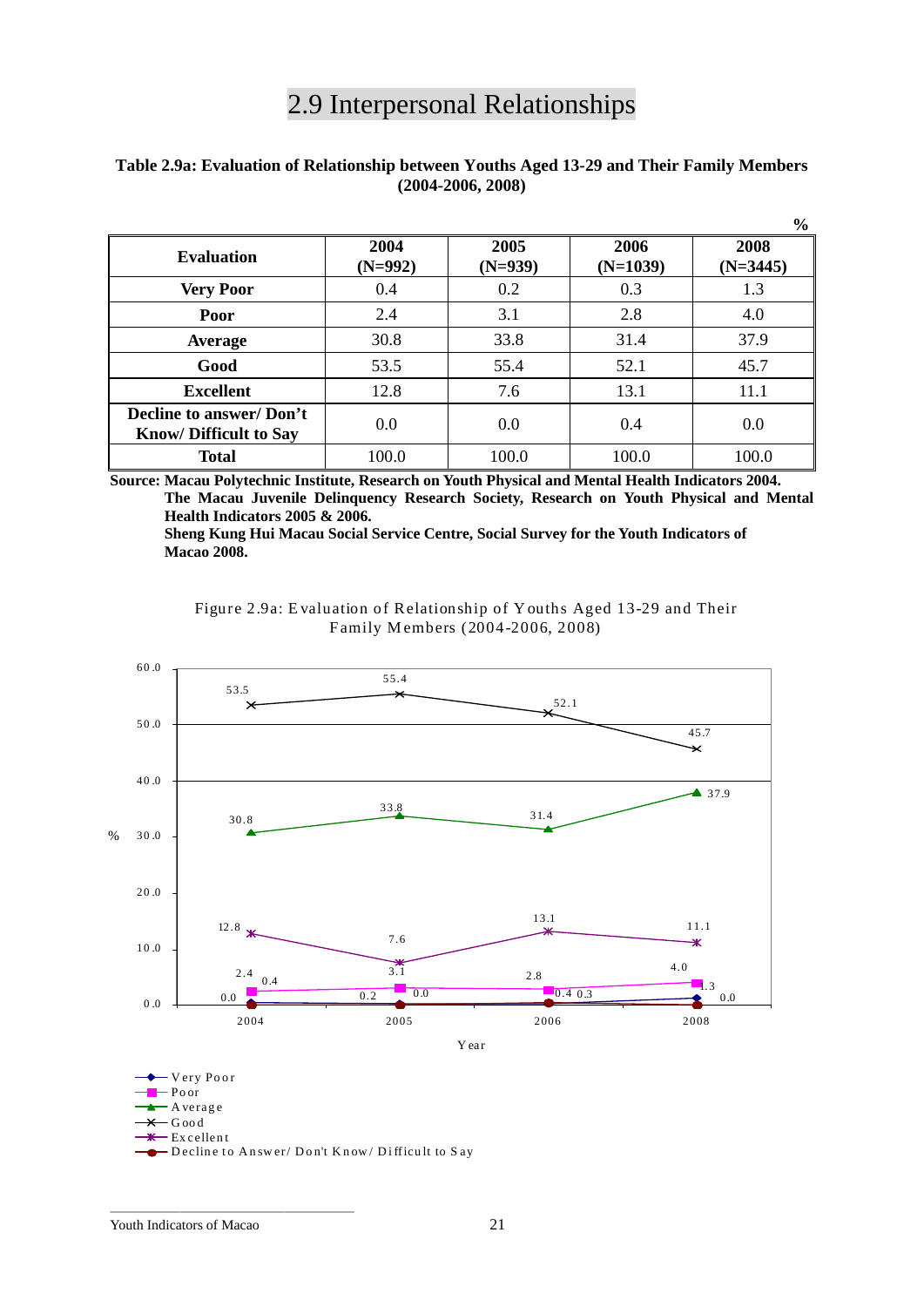### **Table 2.9b: Evaluation of Relationship of Youths Aged 13-29 and Their Schoolmates/ Colleagues (2004-2006, 2008)**

|                                                              |                   |                   |                    | $\frac{6}{9}$      |
|--------------------------------------------------------------|-------------------|-------------------|--------------------|--------------------|
| <b>Evaluation</b>                                            | 2004<br>$(N=992)$ | 2005<br>$(N=939)$ | 2006<br>$(N=1039)$ | 2008<br>$(N=3445)$ |
| <b>Very Poor</b>                                             | 0.5               | 0.2               | 0.5                | 0.4                |
| Poor                                                         | 1.3               | 1.2               | 1.3                | 1.0                |
| Average                                                      | 22.5              | 26.9              | 20.0               | 31.6               |
| Good                                                         | 61.2              | 61.9              | 65.4               | 58.5               |
| <b>Excellent</b>                                             | 14.5              | 9.7               | 12.4               | 8.4                |
| <b>Decline to Answer/</b><br>Don't Know/ Difficult<br>to Say | 0.0               | 0.1               | 0.5                | 0.1                |
| <b>Total</b>                                                 | 100.0             | 100.0             | 100.0              | 100.0              |

**Source: Macau Polytechnic Institute, Research on Youth Physical and Mental Health Indicators 2004. The Macau Juvenile Delinquency Research Society, Research on Youth Physical and Mental Health Indicators 2005 & 2006.**

**Sheng Kung Hui Macau Social Service Centre, Social Survey for the Youth Indicators of Macao 2008.**



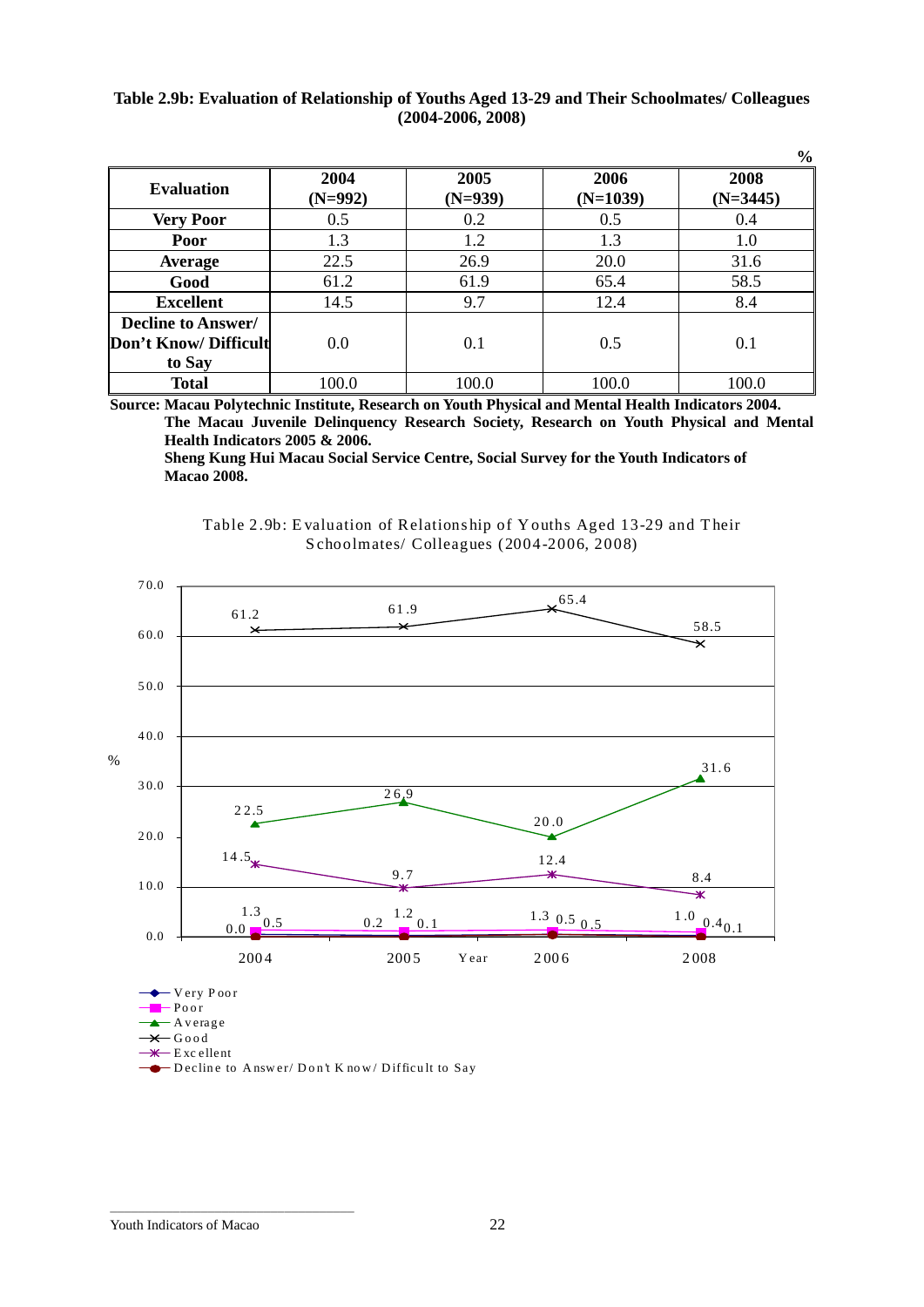|                                                              |                   |                   |                    | $\frac{0}{0}$      |
|--------------------------------------------------------------|-------------------|-------------------|--------------------|--------------------|
| <b>Evaluation</b>                                            | 2004<br>$(N=992)$ | 2005<br>$(N=939)$ | 2006<br>$(N=1039)$ | 2008<br>$(N=3445)$ |
| <b>Very Poor</b>                                             | 2.8               | 6.4               | 2.0                | 0.5                |
| Poor                                                         | 2.0               | 6.2               | 4.6                | 0.4                |
| Average                                                      | 24.8              | 41.5              | 31.6               | 18.5               |
| Good                                                         | 55.0              | 39.8              | 50.6               | 62.4               |
| <b>Excellent</b>                                             | 15.3              | 4.7               | 9.1                | 18.2               |
| Decline to answer/<br>Don't Know/<br><b>Difficult to Say</b> | 0.0               | 1.4               | 2.0                |                    |
| <b>Total</b>                                                 | 100.0             | 100.0             | 100.0              | 100.0              |

| Table 2.9c: Evaluation of Relationship between Youths Aged 13-29 and |  |
|----------------------------------------------------------------------|--|
| <b>Their Peers/ Community (2004-2006, 2008)</b>                      |  |

**Source: Macau Polytechnic Institute, Research on Youth Physical and Mental Health Indicators 2004. The Macau Juvenile Delinquency Research Society, Research on Youth Physical and Mental Health Indicators 2005 & 2006.**

**Sheng Kung Hui Macau Social Service Centre, Social Survey for the Youth Indicators of Macao 2008.**

*Note: (1) The titled was "Evaluation of Relationship with Schoolmates/Colleagues" in the surveys of 2004 to 2006* 



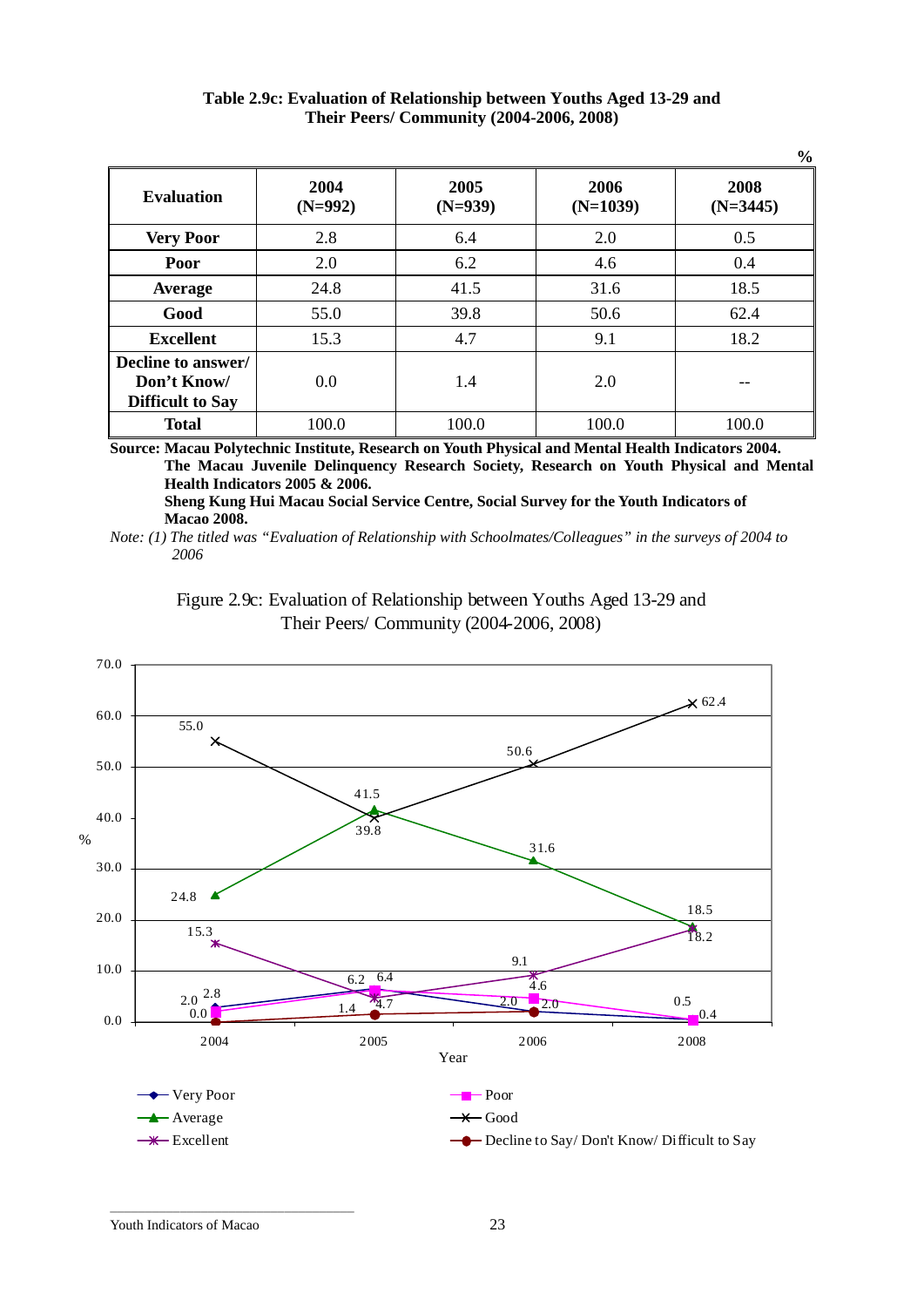# 2.10 Premarital Sex (Rate)

# **Table 2.10a: Rate of Premarital Sex of Youths Aged 13-29 (2008)**

|                          |                          | $(N=3445)$     |
|--------------------------|--------------------------|----------------|
| <b>Premarital Sex</b>    | <b>Number of Persons</b> | <b>Percent</b> |
| Yes                      | 1254                     | 36.4           |
| No                       | 2163                     | 62.8           |
| <b>Decline to Answer</b> | 28                       | $0.8\,$        |
| <b>Total</b>             | 3445                     | 100.0          |

**Source: Sheng Kung Hui Macau Social Service Centre, Social Survey for the Youth Indicators of Macao 2008.** 

### **Table 2.10b: Rate of Premarital Sex of Youths Aged 13-29 by Gender (2008)**

|                          |                                    |                |                             | $(N=3443)$ |
|--------------------------|------------------------------------|----------------|-----------------------------|------------|
|                          | <b>Male</b>                        |                | <b>Female</b>               |            |
| <b>Premarital Sex</b>    | <b>Number of</b><br><b>Persons</b> | <b>Percent</b> | Number of<br><b>Persons</b> | Percent    |
| <b>Yes</b>               | 591                                | 36.9           | 662                         | 35.9       |
| N <sub>0</sub>           | 1000                               | 62.5           | 1162                        | 63.1       |
| <b>Decline to Answer</b> | 10                                 | 0.6            | 18                          | 1.0        |
| <b>Total</b>             | 1601                               | 100.0          | 1842                        | 100.0      |

**Source: Sheng Kung Hui Macau Social Service Centre, Social Survey for the Youth Indicators of Macao 2008.**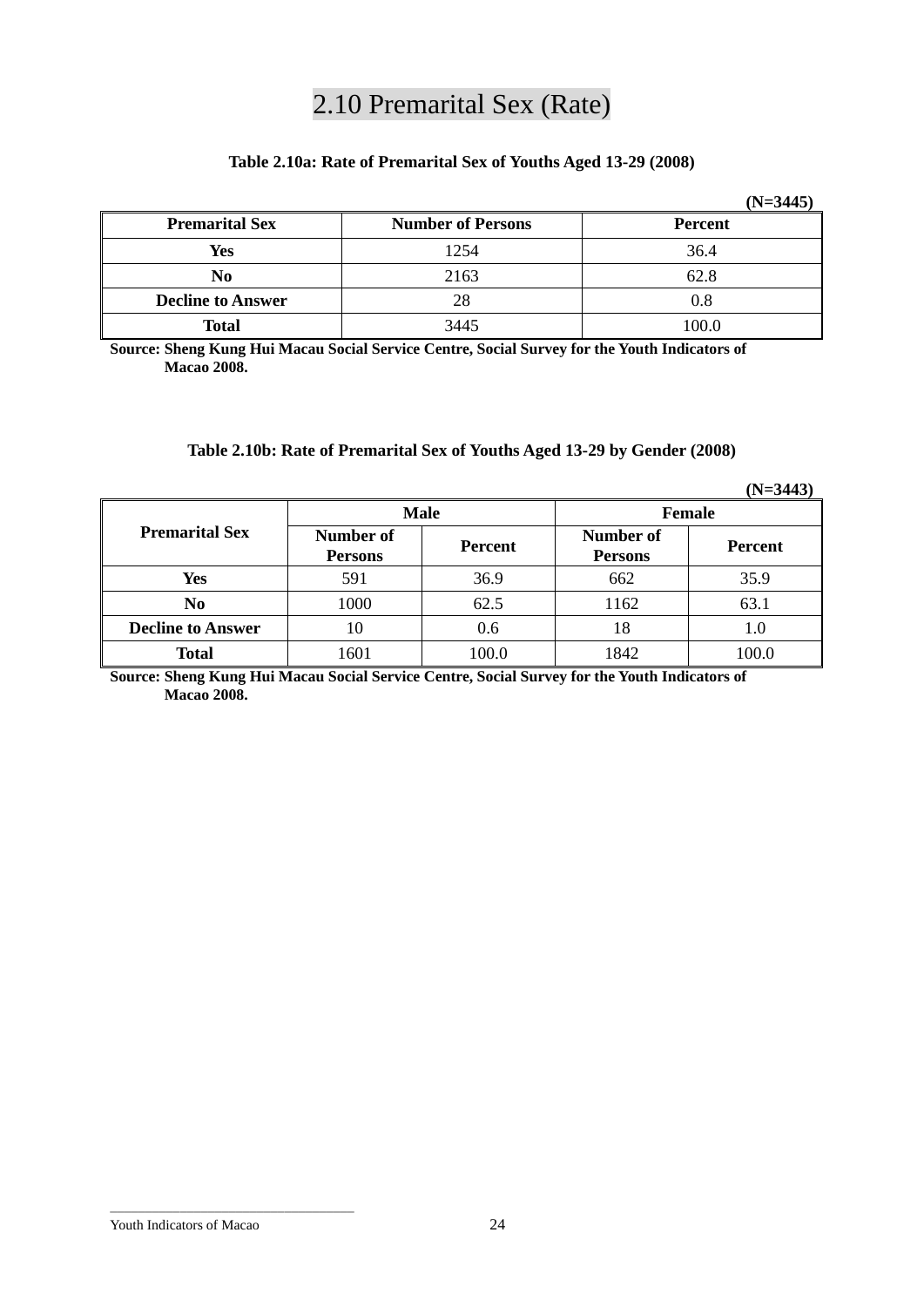|                          |                 | $\frac{0}{0}$   |
|--------------------------|-----------------|-----------------|
| Answer                   | $2005$ (N=1642) | $2006$ (N=1216) |
| Yes                      | 12.2            | 11.4            |
| No                       | 84.1            | 83.0            |
| <b>Decline to Answer</b> | 37              | 5.5             |

# **Table 2.10c: Sexual Activities of Single Youths Aged 13-29 in the Previous Month (2005-2006)**

**Source: "Kin Wa" Family Service Centre, Methodist Church Social Service Section of Macao, Research on Youth Marriage and Sex Indicators 2005 & 2006.** 



Figure 2.10c: Sexual Activities of Single Youths Aged 13-29 in the Previous Month (2005-2006)

Youth Indicators of Macao 25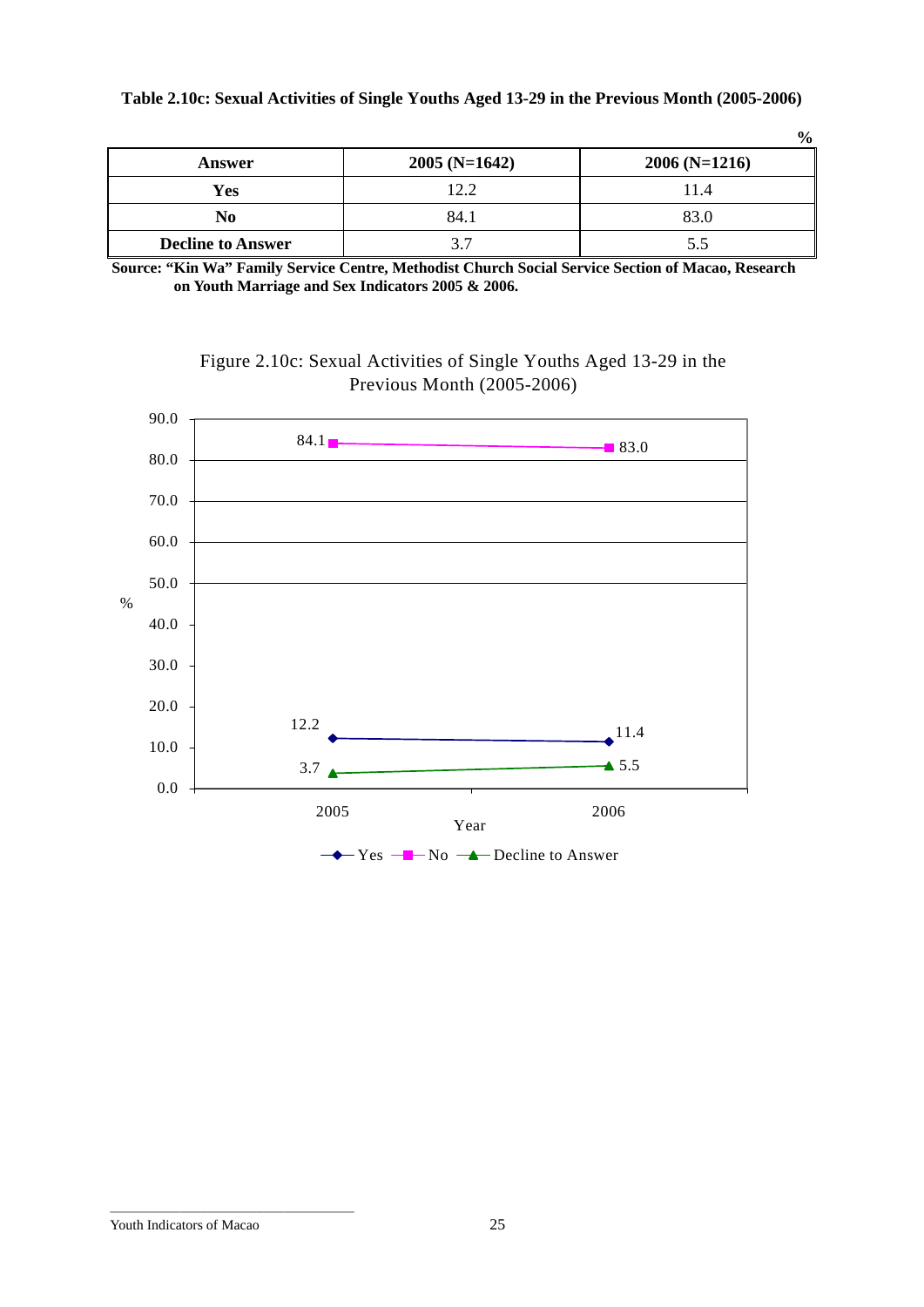# 2.11 Suicide Rates (Number)

|                                                                                                                                       | 2004 | 2005 | 2006 | 2007 | 2008 |
|---------------------------------------------------------------------------------------------------------------------------------------|------|------|------|------|------|
| <b>Number of Deaths by Intentional</b><br><b>Self-Harm among Youths aged</b><br>15-29<br>(Number of Persons)                          | 12   | 9    | 10   | 13   | 20   |
| <b>Number of Deaths by Intentional</b><br>Self-Harm as a Percentage of the<br><b>Average Number of Youths Aged</b><br>15-29 (Per mil) | 0.1  | 0.1  | 0.1  | 0.1  | 0.1  |

# **Table 2.11a: Suicide Rate of Youth Population Aged 15-29 (2004-2008)**

**Source: Statistics and Census Bureau.** 



Figure 2.11a: Suicide Rate of Youth Population Aged 15-29 (2004-2008)

-Number of Deaths by Intentional Self-Harm among Youths Aged 15-29

Number of Deaths by Intentional Self-Harm as a Percentage of the Average Number of Youths Aged 15-29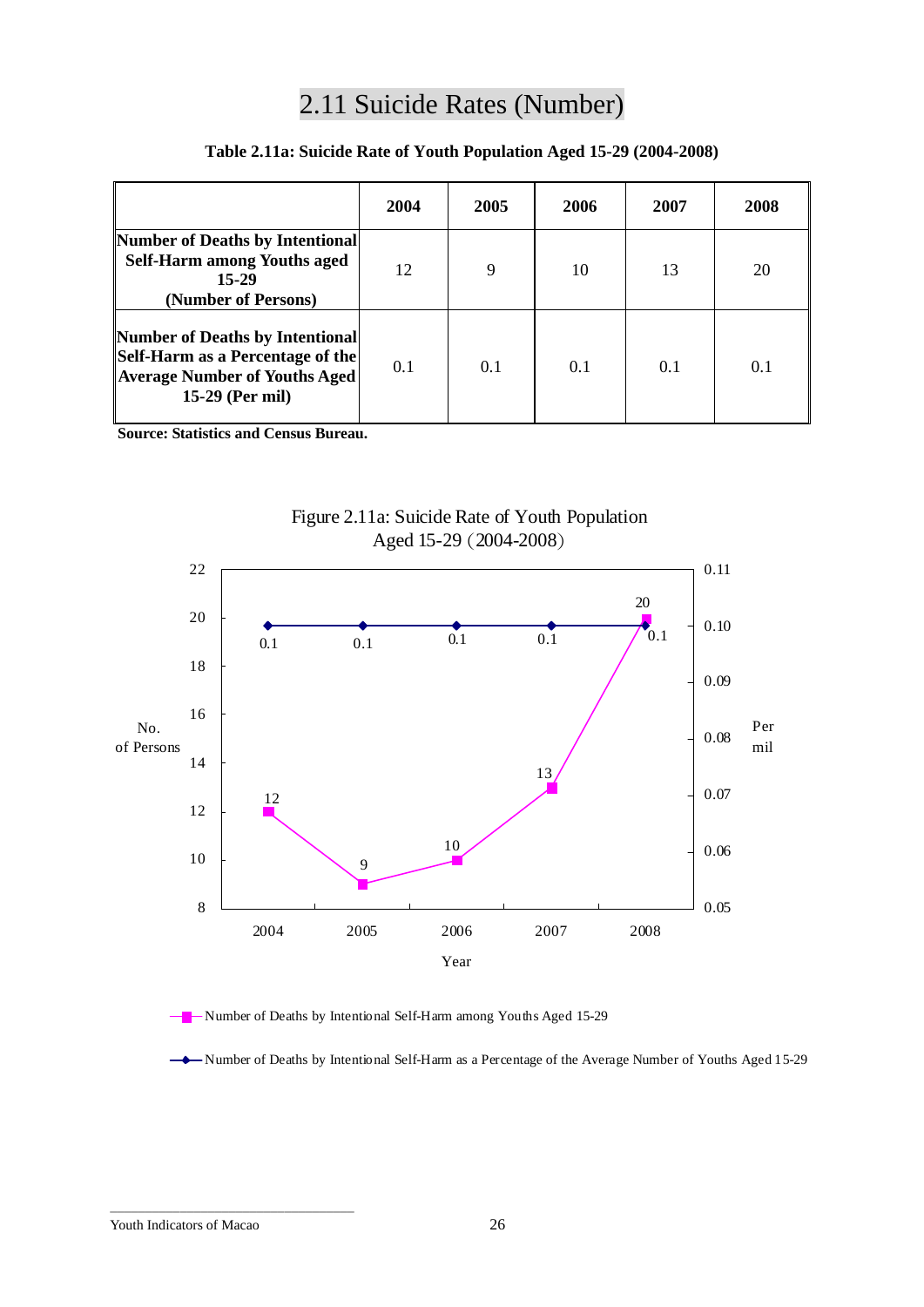|                                                                |                   |                   | $\frac{6}{10}$     |
|----------------------------------------------------------------|-------------------|-------------------|--------------------|
| <b>Has Contemplated Suicide</b>                                | 2004<br>$(N=992)$ | 2005<br>$(N=939)$ | 2006<br>$(N=1039)$ |
| N <sub>0</sub>                                                 | 88.2              | 89.6              | 93.1               |
| Yes                                                            | 11.8              | 10.0              | 6.6                |
| <b>Decline to Answer/Don't</b><br><b>Know/Difficult to Say</b> | 0.0               | 0.4               | 0.3                |
| <b>Total</b>                                                   | 100.0             | 100.0             | 100.0              |

**Table 2.11b: Contemplated Suicide of Youths Aged 13-29 (2004-2006)** 

**Source: Macau Polytechnic Institute, Research on Youth Physical and Mental Health Indicators 2004.** 

 **The Macau Juvenile Delinquency Research Society, Research on Youth Physical and Mental Health Indicators 2005 & 2006.** 





 $\rightarrow$  No  $\rightarrow$  Yes  $\rightarrow$  Decline to Answer/ Don't Know/ Difficult to Say